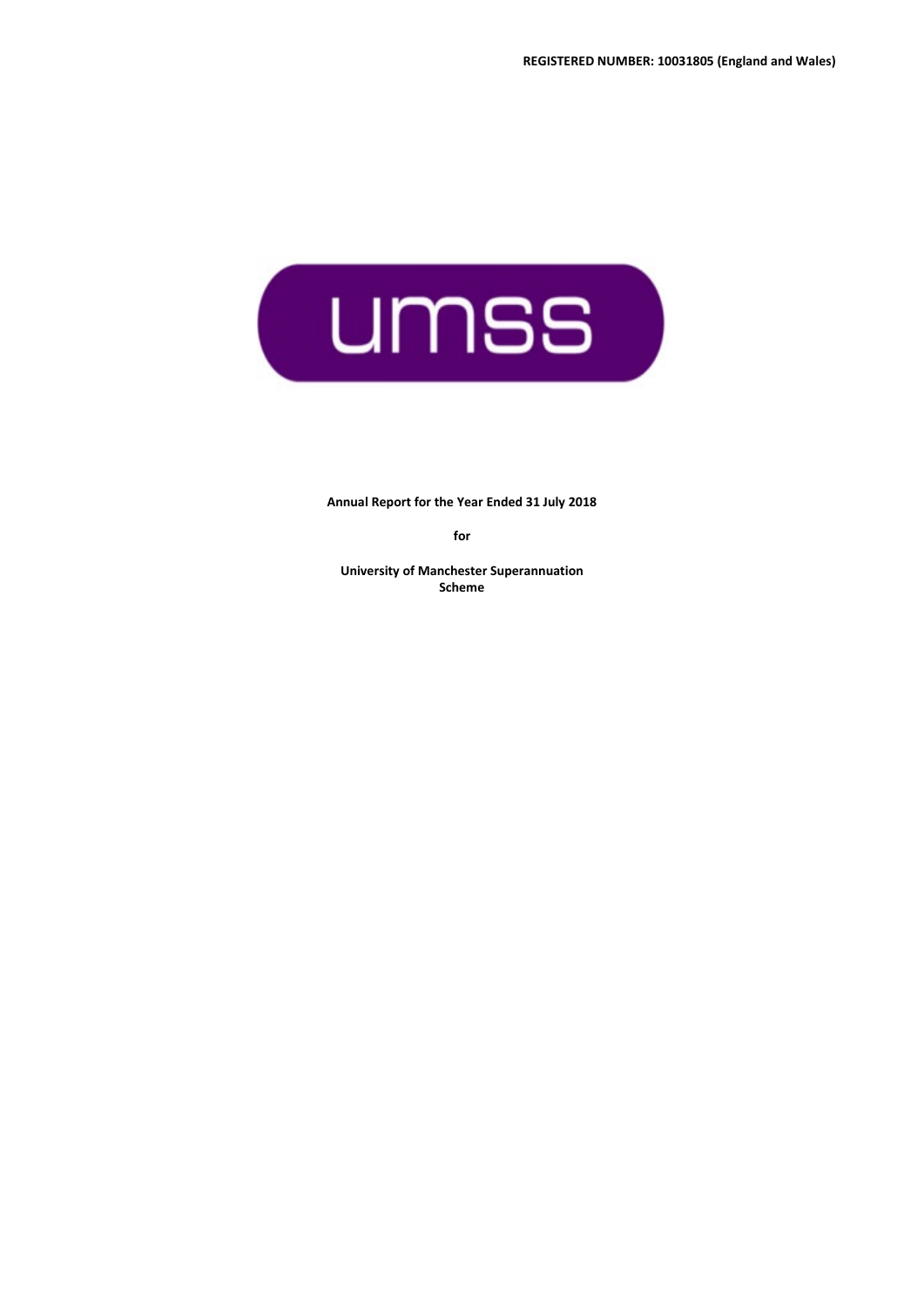**Contents of the Annual Report for the Year Ended 31 July 2018**

|                                                                              | Page           |
|------------------------------------------------------------------------------|----------------|
| <b>Trustees and Advisers</b>                                                 | 1              |
| <b>Report of the Trustees</b>                                                | $\overline{2}$ |
| <b>Summary of Contributions Payable</b>                                      | 11             |
| <b>Trustees' Responsibilities Statement</b>                                  | 12             |
| Report of the Independent Auditors on the Financial Statements               | 13             |
| <b>Statement of the Independent Auditors about Contributions</b>             | 15             |
| <b>Financial Statements:</b>                                                 |                |
| <b>Statement of Changes in Net Assets Available for Benefits</b>             | 16             |
| <b>Net Assets Statement</b>                                                  | 17             |
| <b>Notes to the Financial Statements</b>                                     | 18             |
| <b>Actuary's Certification of Schedule of Contributions</b>                  | 27             |
| Report on Actuarial Liabilities (forming part of the Report of the Trustees) | 28             |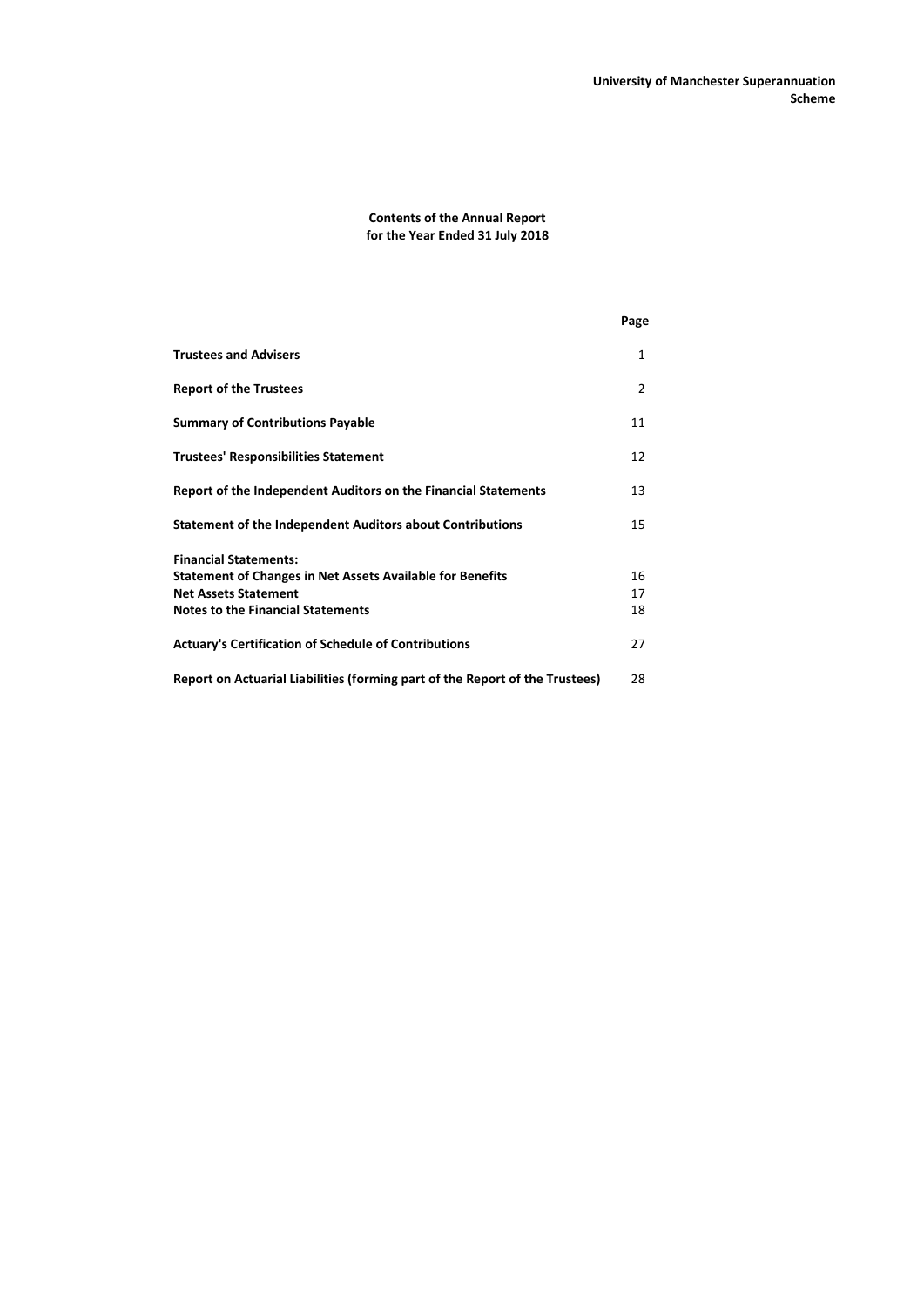# **Trustees and Advisers for the Year Ended 31 July 2018**

| <b>CHAIR:</b>                     | Mr J D Ferns                                                                                                                                                                            |
|-----------------------------------|-----------------------------------------------------------------------------------------------------------------------------------------------------------------------------------------|
| <b>OTHER TRUSTEES:</b>            | <b>UMSS Limited</b>                                                                                                                                                                     |
| <b>SECRETARY TO THE TRUSTEES:</b> | Mrs H Mawson                                                                                                                                                                            |
| <b>SPONSORING EMPLOYER:</b>       | The University of Manchester<br>Oxford Road<br>Manchester<br>M13 9PL                                                                                                                    |
| <b>ENQUIRIES:</b>                 | Mrs H Mawson<br><b>Head of Pensions</b><br>The University of Manchester<br><b>Pensions Office</b><br>John Owens Building<br>Oxford Road<br>Manchester, M13 9PL<br>UMSS@manchester.ac.uk |
| <b>ACTUARY:</b>                   | Mr C Cowling (FIA)<br>JLT Benefit Solutions Ltd<br>St James's House<br>7 Charlotte Street<br>Manchester<br>M1 4DZ                                                                       |
| <b>AUDITORS:</b>                  | <b>Grant Thornton UK LLP</b><br>4 Hardman Square<br>Spinningfields<br>Manchester<br><b>Greater Manchester</b><br><b>M3 3EB</b>                                                          |
| <b>SOLICITORS:</b>                | <b>Walker Morris</b><br><b>Kings Court</b><br>12 King Street<br>Leeds<br>LS1 2HL                                                                                                        |
| <b>INVESTMENT CONSULTANT:</b>     | Mercer Limited<br><b>Belvedere</b><br>12 Booth Street<br>Manchester<br><b>M2 4AW</b>                                                                                                    |
| <b>BANKERS:</b>                   | National Westminister Bank Plc<br>19 Market Street<br>Manchester<br><b>Greater Manchester</b><br>M1 1WR                                                                                 |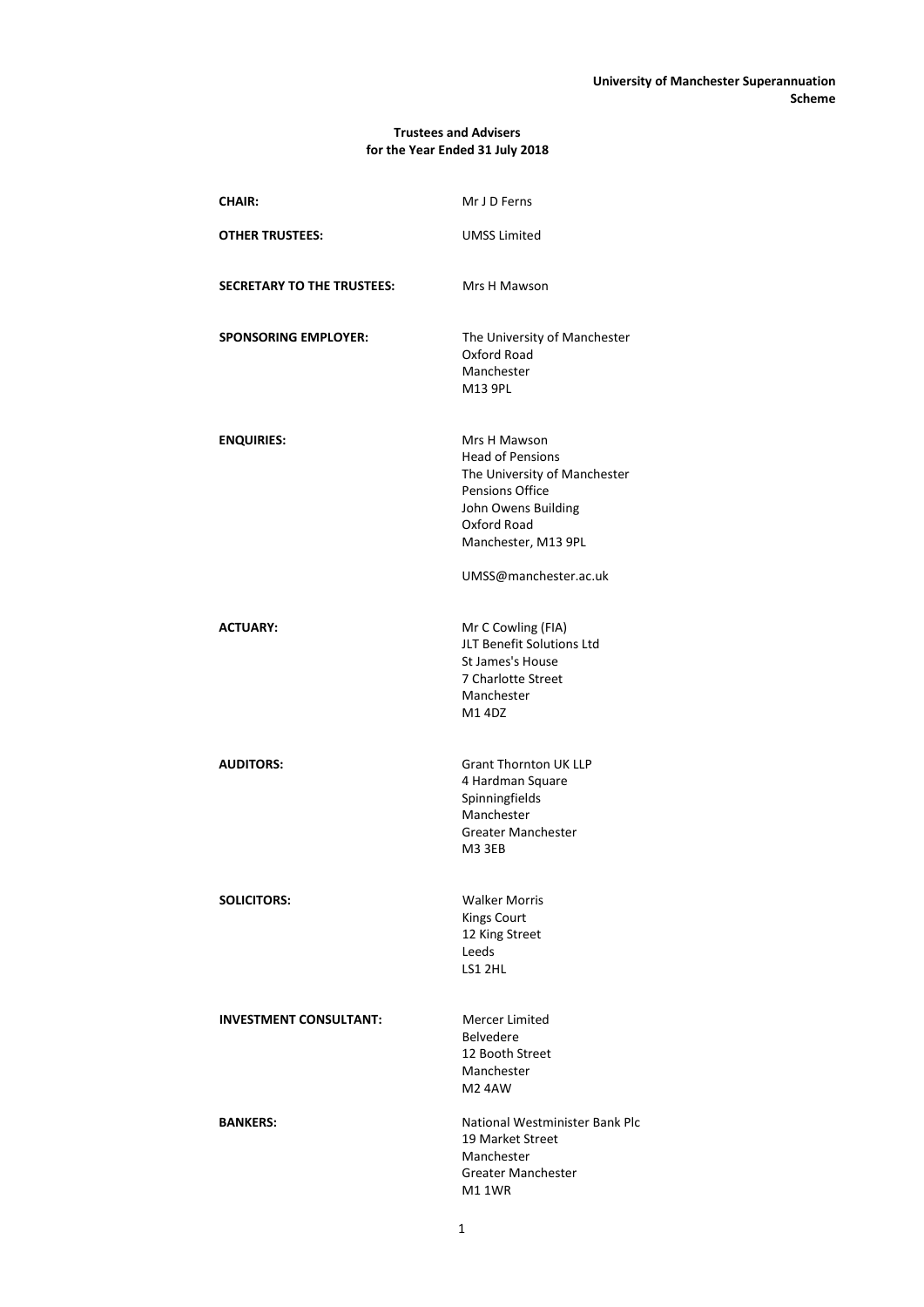The trustees present their report for the year ended 31 July 2018.

This is the formal annual report about the running and finances of the University of Manchester Superannuation Scheme (UMSS) and is intended as a means of providing the specialist information required to comply with the Occupational Pension Schemes (Disclosure of Information) Regulations 1996. It has been prepared in accordance with regulations made under Section 41 of the Pensions Act 1995. It will be available to members and pensioners on request and published on the UMSS website. A shorter version entitled Pensions News will be sent to all UMSS members, pensioners and deferred members.

#### **MANAGEMENT OF THE SCHEME**

The main purpose of UMSS is to provide retirement benefits for its members, who are drawn from staff of the University of Manchester, employed in grades 1 to 5, and staff of its associated employers. UMSS is operated as a trust fund. It is registered under the Finance Act 2004 and the Trustee (UMSS Limited) knows of no reason why this registration might be prejudiced or withdrawn. The principal employer is The University of Manchester, Oxford Road, Manchester M13 9PL.

UMSS Limited has been corporate trustee of UMSS since 22 April 1996. The Memorandum and Articles of Association of UMSS Limited provide for there to be nine directors of the company. Five directors are nominated by the University and four are nominated by the membership of the Scheme - one active member from each of the three main categories of staff; administrative, manual and technical employees and one pensioner member. Directors are appointed for an initial term of three years.

| <b>University Nominated Directors</b> | <b>Member Elected Directors</b>       |
|---------------------------------------|---------------------------------------|
| Mr J Ferns (Chair)                    | Mr W Allan (Pensioners)               |
| (re-appointed 1 June 2018)            | (re-elected 17 November 2017)         |
| Professor CT Agnew                    | Mr P Leigh (Technical Staff)          |
| (re-appointed 16 January 2018)        | (re-elected 21 October 2016)          |
| Dr S Merrywest                        | Mr M Mullin (Manual Staff)            |
| (re-appointed 31 March 2017)          | (elected 24 April 2014)               |
| Mrs JN Shelton                        | Mr K McDermott (Administrative Staff) |
| (re-appointed 31 July 2018)           | (elected 10 October 2016)             |
| Mr H Peters                           |                                       |
| (appointed 1 April 2016)              |                                       |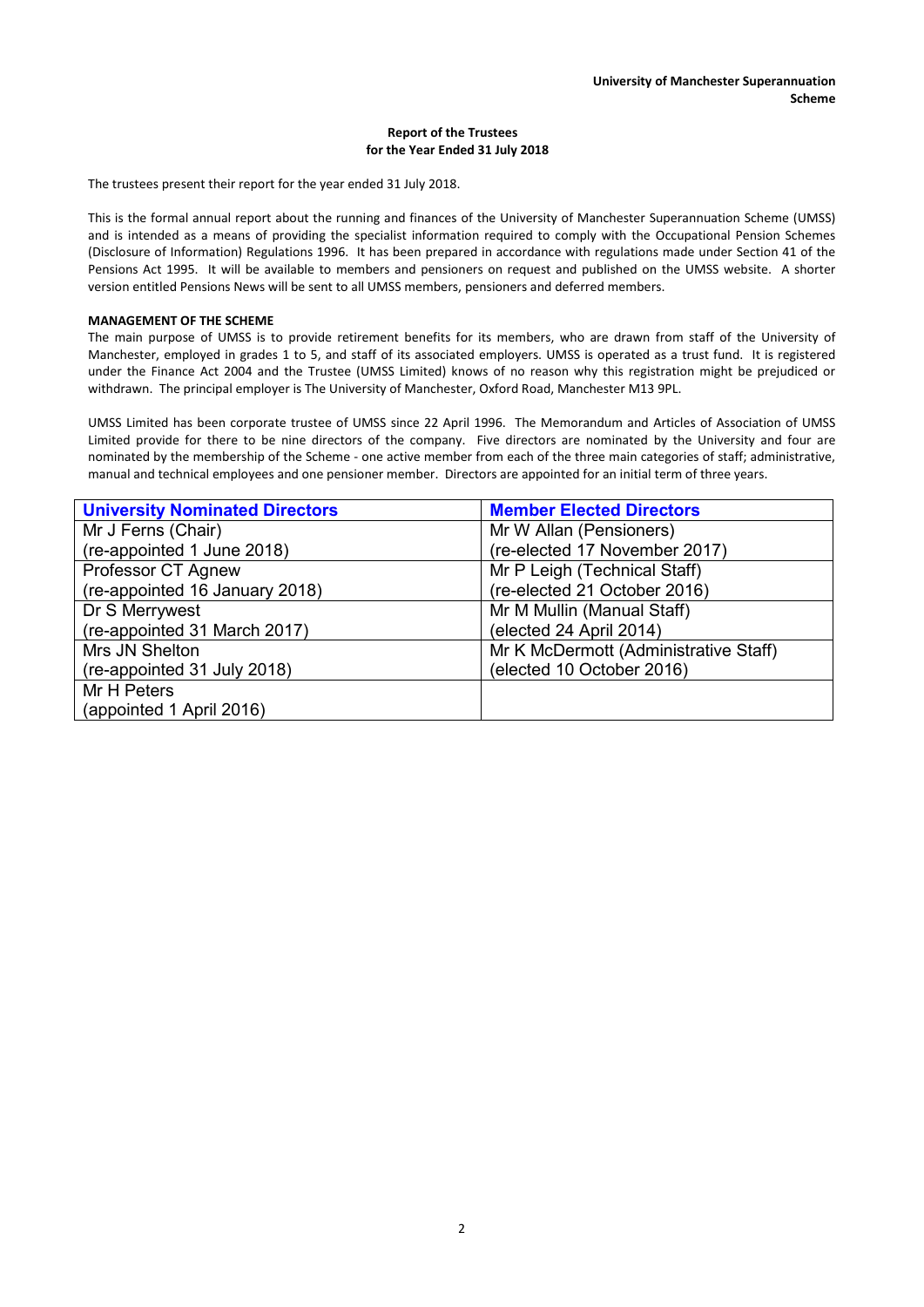# **SCHEME ADVISERS**

| <b>Investment Managers and Fund</b>                         | <b>Short Name</b> | <b>Address</b>          |
|-------------------------------------------------------------|-------------------|-------------------------|
| Schroder Private Equity Fund of Funds II                    | Aberdeen          | 31 Gresham Street       |
| <b>Aberdeen SVG</b>                                         |                   | London                  |
|                                                             |                   | EC2V 7QA                |
| Lime Property Fund Unit Trust                               | Aviva             | No 1 Poultry            |
| <b>Aviva Investors</b>                                      |                   | London                  |
|                                                             |                   | EC2R 8EJ                |
| <b>BlackRock NTR Renewable Power Fund</b>                   |                   | 12 Throgmorton Avenue   |
| <b>BlackRock Investment Management (UK) Ltd</b>             | <b>BlackRock</b>  | London                  |
|                                                             |                   | EC2N 2DL                |
| Vintage Fund VI Offshore, L.P.                              |                   | 200 West                |
| GS Private Equity Partners 2004 Offshore Holdings, L.P.     | <b>GSAM</b>       | New York                |
| <b>Goldman Sachs Asset Management L.P</b>                   |                   | 10282                   |
|                                                             |                   | New York                |
| Broad Street Real Estate Credit Partners II Offshore Feeder |                   | 200 West                |
| Fund L.P.                                                   | GS&Co             | New York                |
| Goldman Sachs & Co                                          |                   | 10282                   |
|                                                             |                   | New York                |
| ICG - Longbow Real Estate Debt Instruments III & V SCSp     |                   | Juxon House             |
| <b>ICG - Longbow</b>                                        | ICG-Longbow       | 100 St Pauls Churchyard |
|                                                             |                   | London                  |
|                                                             |                   | EC4M 8BU                |
| LaSalle Real Estate Debt Strategies II GP                   |                   | 1 Curzon Street         |
| LaSalle Investment Management                               | LaSalle           | London                  |
|                                                             |                   | W1J 5HD                 |
| Cash                                                        |                   |                         |
| High Yield Bond                                             |                   |                         |
| LPI Property Fund                                           |                   |                         |
| Liability Driven Investments (LDI)                          |                   |                         |
| Over 15 years Index-Linked Gilts                            | <b>LGIM</b>       | One Coleman Street      |
| <b>Sterling Liquidity</b>                                   |                   | London                  |
| World Developed Equity Index                                |                   | EC2R 5AA                |
| World Developed Equity Index GBP Hedged                     |                   |                         |
| Legal & General Investment Management Ltd                   |                   |                         |
| M&G Secured Property Fund Income Fund                       |                   | Governor's House        |
| M&G Real Estate Debt Fund II. III & VI                      |                   | Laurence Pountney Hill  |
| M&G European Loan Fund C GBP                                | M&G               | London                  |
| <b>M&amp;G Investment Management Ltd</b>                    |                   | EC4R OHH                |
| North Haven Credit Partners II                              |                   | 1585 Broadway           |
| <b>Morgan Stanley Investment Management</b>                 | Morgan Stanley    | New York                |
|                                                             |                   | 10036                   |
|                                                             |                   | New York                |
| Pictet Institutional Emerging Local Currency Debt-Z GBP     |                   | Moor House              |
| <b>Pictet Asset Management Ltd</b>                          | Pictet            | 120 London Wall         |
|                                                             |                   | London                  |
|                                                             |                   | EC2Y 5ET                |
| Renshaw Bay Real Estate Finance Fund L.P.GAM (U.K.) Ltd     | GAM               | 20 King Street          |
| GAM (U.K) Ltd                                               |                   | London                  |
|                                                             |                   | SW1A 1LY                |
|                                                             |                   |                         |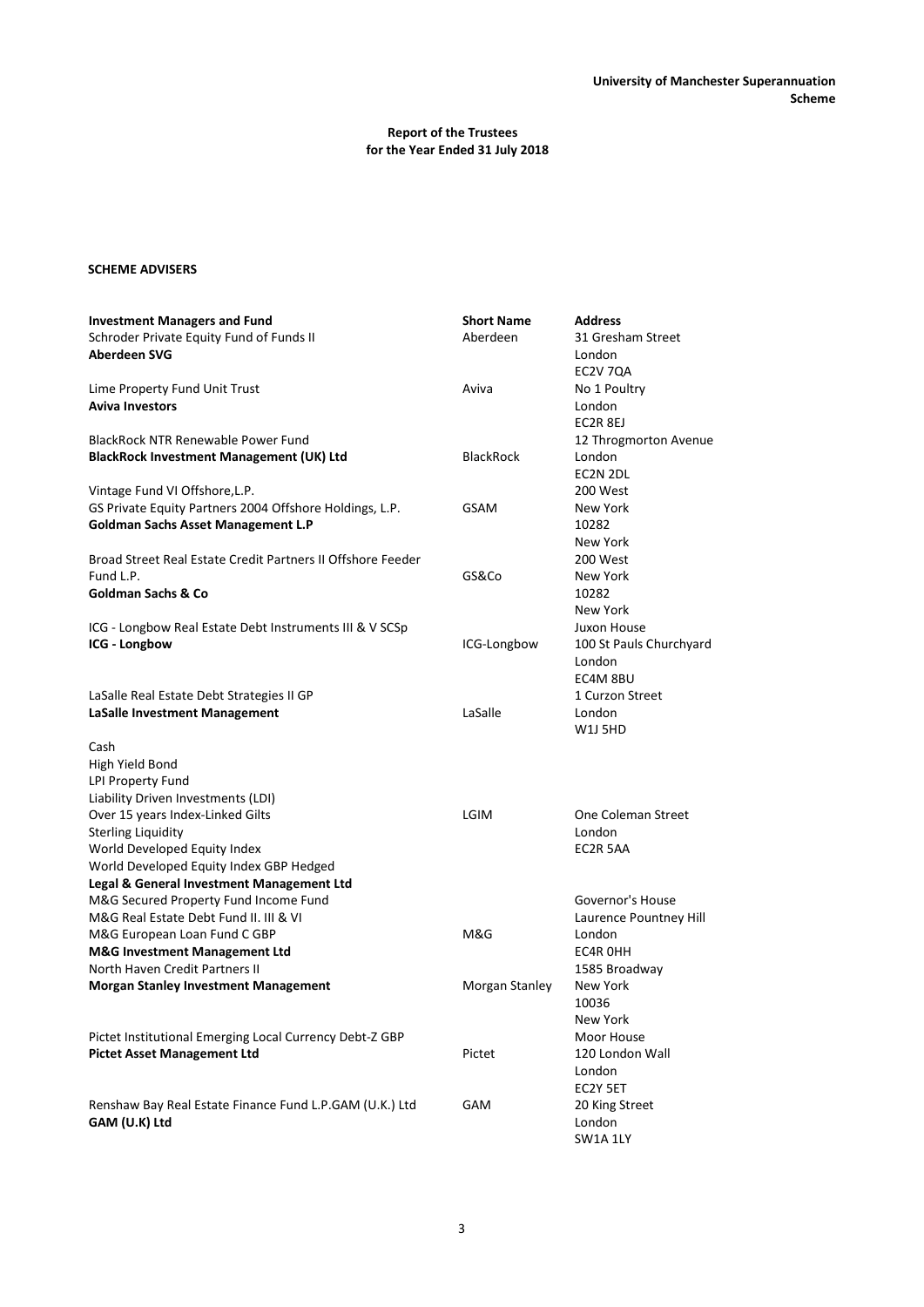#### **PARTICIPATING EMPLOYERS**

|                                                    |                            | <b>Employees at 31 July</b> |
|----------------------------------------------------|----------------------------|-----------------------------|
| <b>Employer</b>                                    | <b>Participation began</b> | 2018                        |
| The University of Manchester                       | 22 July 1925               | 3,186                       |
| <b>HECSU</b>                                       | 1 February 1996            |                             |
| The University of Manchester Innovation Centre Ltd | 1 February 1998            | 8                           |
| <b>International Society</b>                       | 1 February 1999            | 5                           |
| Manchester Innovation Ltd                          | 1 June 2003                | 0                           |
| Graduate Prospects Ltd                             | 1 February 2004            | 22                          |
| The University of Manchester I3 Ltd                | 1 October 2004             | 34                          |
| The University of Manchester Conferences Ltd       | 1 February 2006            | 312                         |
| Total                                              |                            | 3,568                       |

Although there were no current employees of Manchester Innovation Ltd at the year end, it remains a participating employer.

#### **RELATED PARTIES**

The University of Manchester provides administration, financial accounting and pension payroll services for the Scheme. The cost, which is recharged to UMSS, amounted to £179,169 (2017: £189,097). The amount due from the University at 31 July 2018 was £nil (2017: £nil) and amounts due from participating employers at 31 July 2018 were also £nil (2017: £nil).

The following directors of UMSS Limited are members of UMSS. These members are entitled to receive benefits on the same basis as all other members: Mr W Allan, Mr P Leigh, Mr H Peters, Mr M Mullin and Mr K McDermott.

#### **FINANCIAL DEVELOPMENT**

The financial statements have been prepared and audited in accordance with regulations made under Sections 41(1) and (6) of the Pensions Act 1995.

#### **ACTUARIAL STATUS OF THE SCHEME**

The relevant Actuarial Statements from the valuation conducted as at 31 July 2016 certified by the Scheme Actuary on 31 October 2017, appear at the end of this Report and Financial Statements.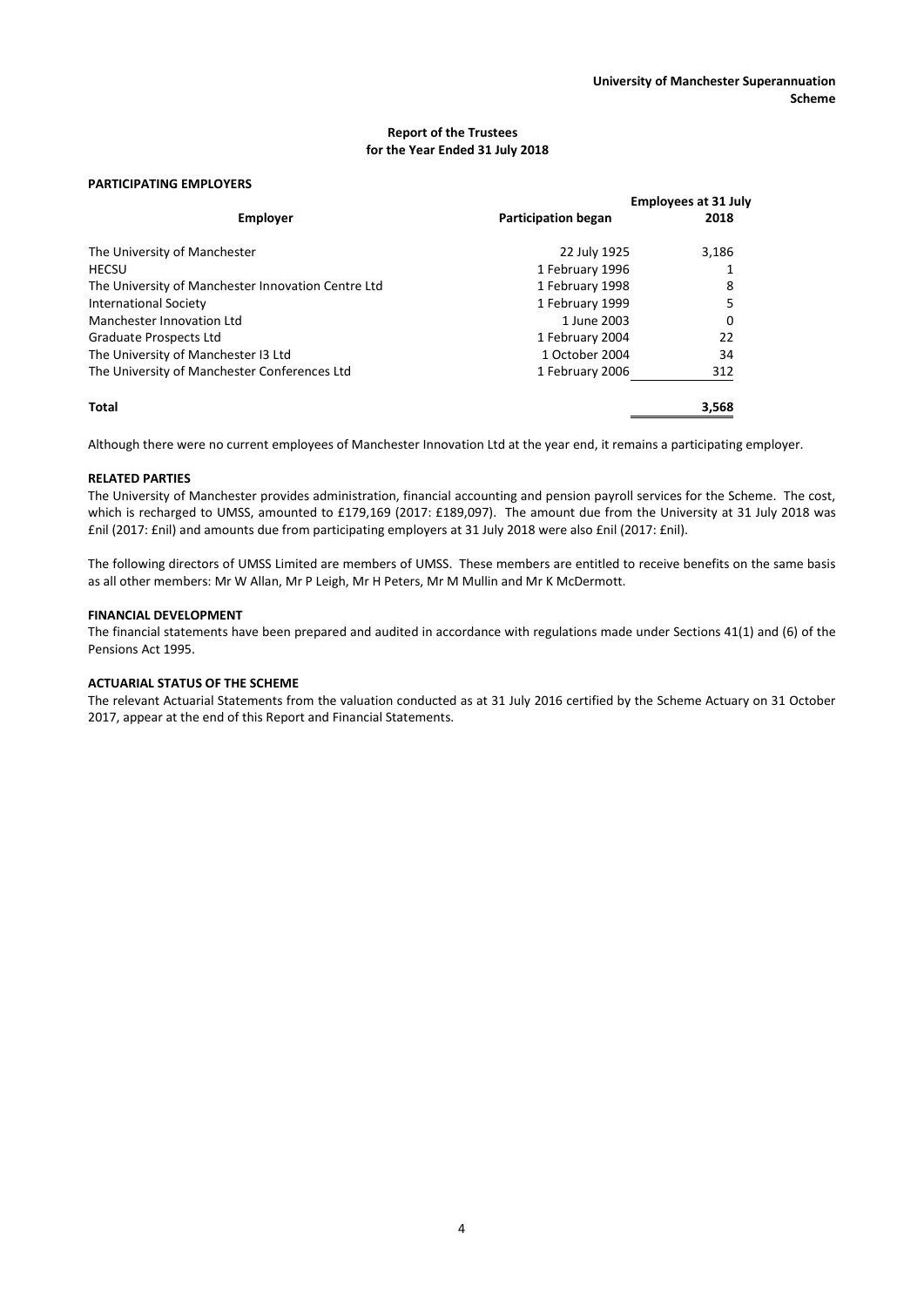#### **MEMBERSHIP**

Details of membership of the scheme during the year are shown below:

| <b>Active members</b><br>At start of year<br>Prior year adjustments<br>New members joining                                                              |                               | 3,469<br>(19)<br>706             |       |
|---------------------------------------------------------------------------------------------------------------------------------------------------------|-------------------------------|----------------------------------|-------|
| Members retiring<br>Deaths in service<br>Transfers to other pension schemes<br>Members leaving prior to pensionable age<br>Members leaving with refunds | (50)<br>(5)<br>(432)<br>(101) | 4,156<br>(588)                   |       |
| At end of year                                                                                                                                          |                               |                                  | 3,568 |
| <b>Pensioners</b><br>At start of year<br>Members retiring<br>Deferred pensioners reaching pensionable age<br>Spouses and dependants                     |                               | 2,236<br>61<br>56<br>20<br>2,373 |       |
| Deaths during year                                                                                                                                      |                               | (67)                             |       |
| At end of year                                                                                                                                          |                               |                                  | 2,306 |
| <b>Deferred pensioners</b><br>At start of year<br>Prior year adjustments<br>Deferred pensioners during year<br>Preserved refunds                        |                               | 2,972<br>141<br>181<br>251       |       |
| Deferred pensioners reaching pensionable age<br>Deaths during year<br>Refunds paid<br>Transfers to other pension schemes                                | (56)<br>(3)<br>(297)<br>(37)  | 3,545<br>(393)                   |       |
| At end of year                                                                                                                                          |                               |                                  | 3,152 |
| Total membership at 31 July 2018                                                                                                                        |                               |                                  | 9,026 |

The prior year adjustments relate to the timing of the person leaving/joining the scheme and when the reports are run.

#### **PENSION INCREASES**

Increases were made on 1 April 2018 to pensions being paid to retired members and to deferred benefits held by early leavers as provided for in the Scheme rules. The increase was exclusive of Guaranteed Minimum Pensions and amounted to 4.1% for benefits earned before 1 April 2012 (matching the rise in the Retail Prices Index over the 12 months to 31 December 2017) and 3.0% on benefits earned after 31 March 2012 (matching the rise in the Consumer Prices Index over the 12 months to 31 December 2017).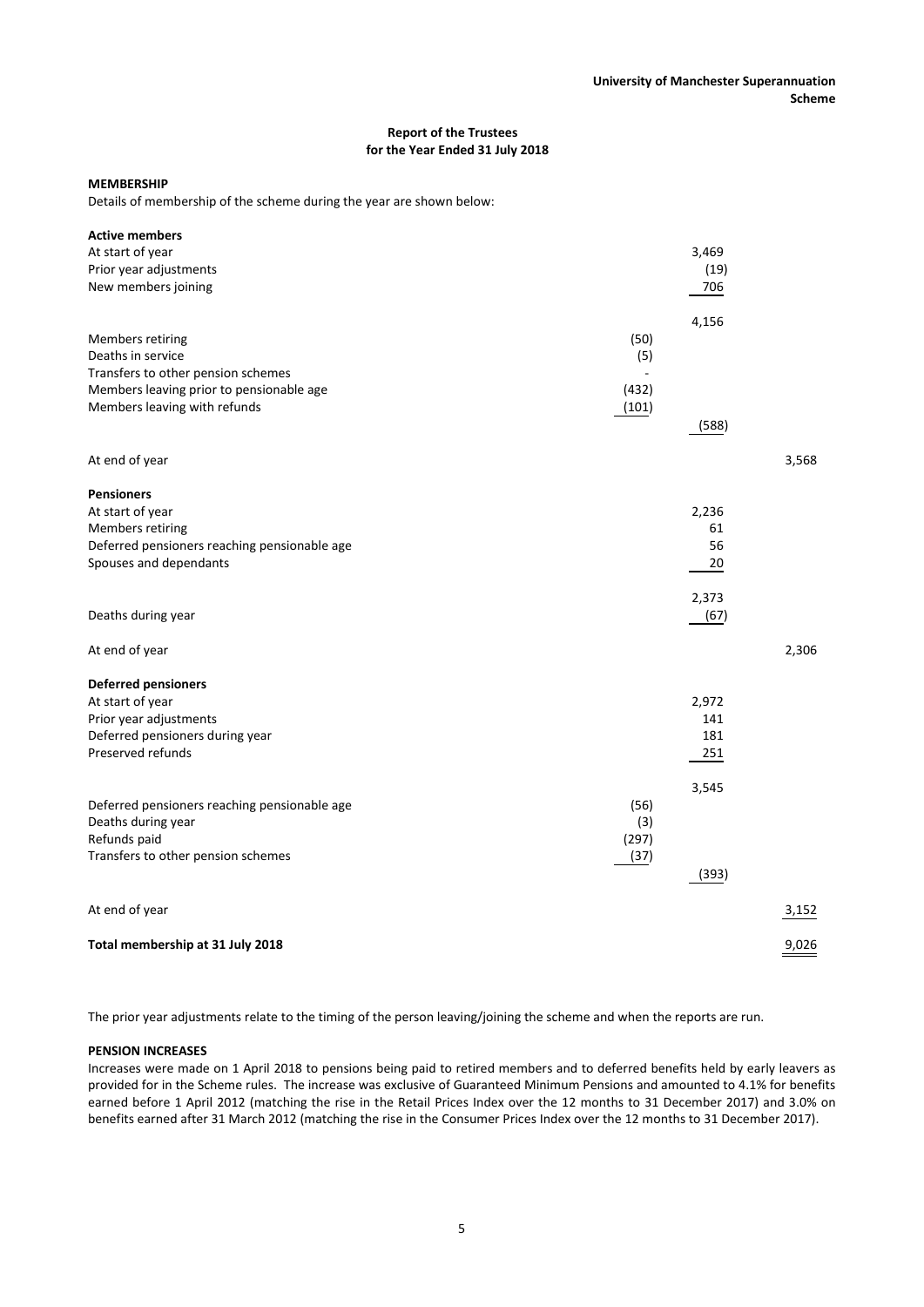#### **TRANSFER VALUES**

Transfer values paid during the year to other registered schemes outside the Public Sector Transfer Club were calculated in accordance with regulations issued under Section 97 of the Pension Schemes Act 1993 and did not include an allowance for discretionary benefits. None of the transfer values were less than the amount provided by paragraph (1) of Section 97 of the Pension Schemes Act 1993. The number of individual transfers in completed during the year was 0 (2017:2) and the number of individual transfers out was 37 (2017: 32).

UMSS began to participate in the Public Sector Transfer Club on 1 October 1998. From 1 January 2004 UMSS Limited, on actuarial advice, suspended individual transfers in to the Scheme from all schemes that do not participate in the Public Sector Transfer Club.

From 1 October 2008 regulations came into force that require trustees of pension schemes to set the assumptions used in calculating Cash Equivalent Transfer Values. UMSS Limited has consulted with the actuary and has complied with the new regulations from 1 October 2008.

With effect from 15 April 2016, on actuarial advice, UMSS ceased to participate in the Public Sector Transfer Club.

#### **CONTRIBUTIONS**

The fund of UMSS contains the contributions paid by both the participating employers and members, together with income derived from investments and capital gains on the sale of investments, from which benefits are paid out.

During the year active members in the final salary section contributed 7.5% of pensionable salaries; members of the CARE section contributed 6.5% of pensionable salaries. For members who fund their membership via PensionChoice, the salary exchange plan for employees of the University, UMC and UMI3, the contribution rate for members is 0% and the employer contributes 27.25% for final salary members and 26.25% for CARE members. The University and participating employers paid 19.75% of pensionable salaries for non PensionChoice members towards the on-going cost. The University paid £6.0m p.a. towards the deficit in accordance with the Recovery Plan agreed following the 31 July 2013 actuarial valuation.

Further details in respect of contributions are detailed on page 19 and in note 2.

#### **CHANGE IN THE FUND**

At the beginning of the year the total net assets of the Scheme were £553,502,951. As a result of net additions from dealings with members of £8,073,439 and net returns on investments of £47,412,673 the net assets of the Scheme had a market value of £608,989,063 at 31 July 2018.

#### **CUSTODIAL ARRANGEMENTS**

The majority of the Scheme's assets are invested in pooled funds and so the Trustee does not need to directly appoint custodians for those assets. The Trustee will monitor the custodial arrangements in respect of the pooled funds in which the Scheme's assets are invested and the Scheme's auditor is also authorised to make whatever investigations it deems necessary as part of the annual audit procedure.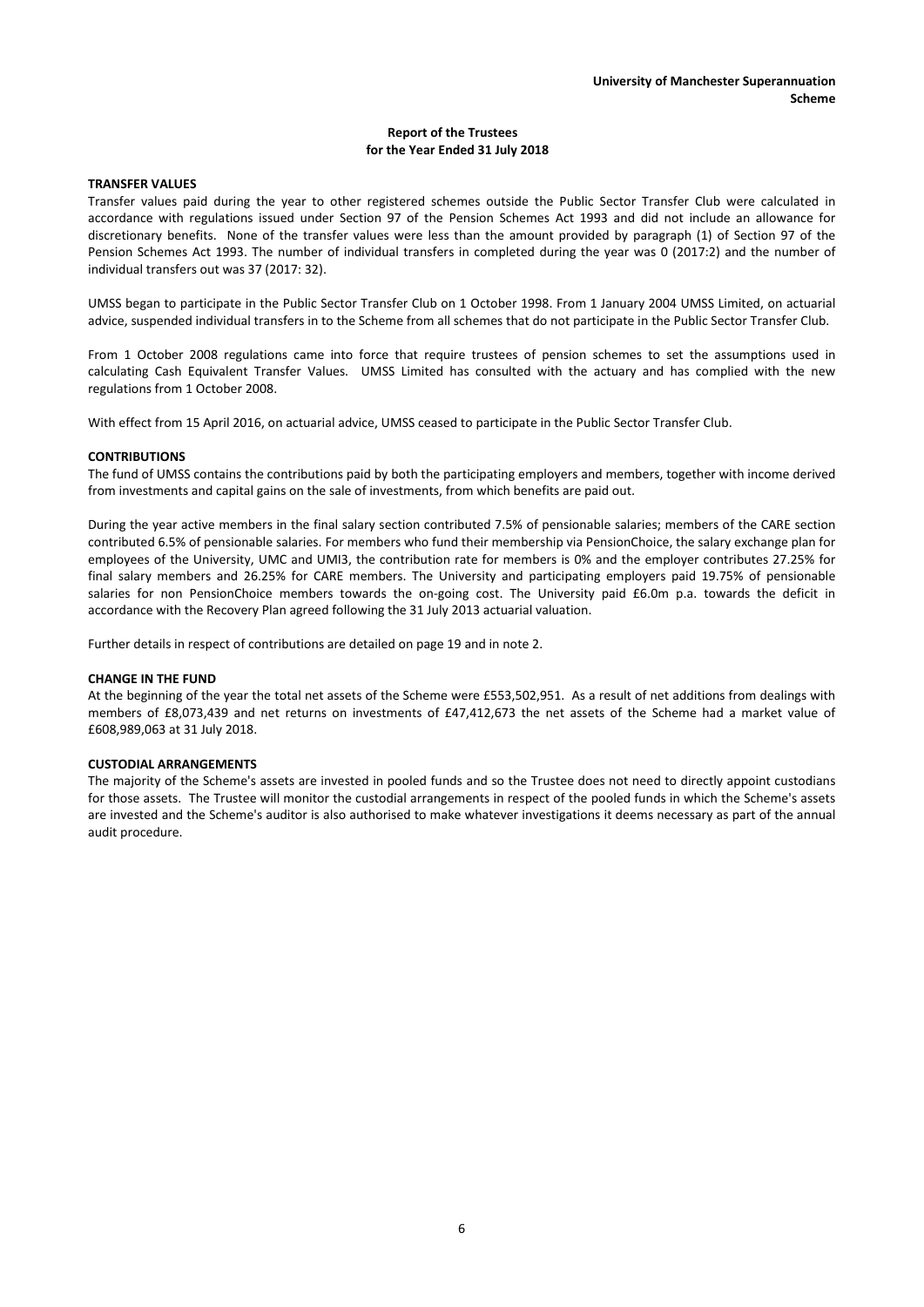#### **INVESTMENT MANAGEMENT THE FUND**

The investments comprising the fund of UMSS have been managed during the year by the investment managers listed on page 3.

It is the policy of the Trustee to maximise the expected return on assets whilst not exposing the assets of the Scheme to undue risk. This policy gives due emphasis to the spread of the Scheme's assets over the various categories of investment. It is the Trustee's policy that single investments should not represent a significant proportion of the Scheme's total assets. The Scheme's assets are invested in accordance with the employer-related investment regulations.

The overall investment policy is determined by the Trustee after it has taken appropriate advice. Day to day investment decisions are delegated to investment managers who operate within the guidelines laid down by the Trustee. The majority of assets are held in unitised funds. Working balances and money pending investment are held in Trustee bank accounts or cash vehicles with the investment managers.

LGIM manages equities, bonds, LDI and cash on behalf of the Scheme. These assets comprised around 70% of the Scheme's assets at the year-end, which is around 2% higher than at the beginning of the year.

The Scheme currently invests in three property funds managed by Aviva, M&G and LGIM respectively.

With regard to the Scheme's other investments, exposure to private equity is via funds operated by GSAM and Aberdeen. The Scheme also invests in infrastructure through a fund managed by BlackRock. In addition, the Scheme holds shares in a fund managed by M&G that invests in secured loans, a fund managed by Morgan Stanley that invests in private debt, and a fund managed by Pictet that invests in emerging market debt.

The Scheme also invests with five real estate debt managers, who manage eight different funds. The Scheme invests in three real estate debt funds managed by M&G that have currently drawn down £18.7m in total as at 31 July 2018 out of a commitment of £40.0m, in addition the two other funds managed by Longbow that have currently drawn down £15.5m out of a commitment of £40m. At the same date the LaSalle fund had drawn down £13.2m out of a commitment of £15.0m, and the GAM fund had drawn down £14.1m out of a commitment of £15.0m. Finally the GS&Co fund had drawn down \$14.2m out of a commitment of \$20.0m.

In addition, UMSS Ltd has delegated power via a Board resolution to the Finance Director of The University of Manchester, to manage those short-term deposits on a day to day basis that are not held by any of the external investment managers.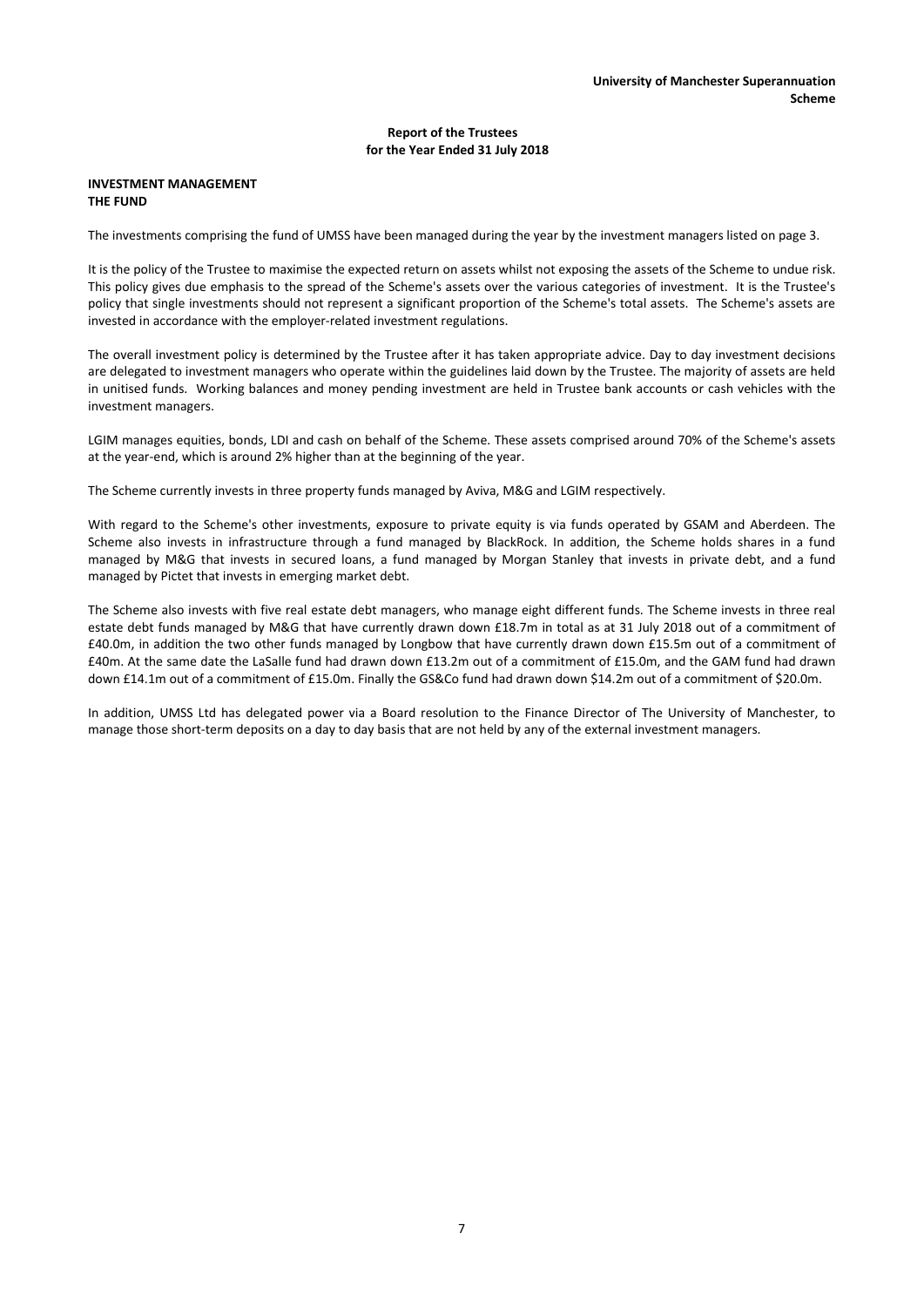#### **INVESTMENT MANAGEMENT – continued**

#### **STATEMENT OF INVESTMENT PRINCIPLES**

UMSS Ltd has drawn up a Statement of Investment Principles as required by section 35 of the Pensions Act 1995 and subsequent legislation. The Statement is reviewed annually. A copy is on the website and available to members on request.

#### **ASSET ALLOCATION**

The Fund is invested in a diversified mix of assets. The tables below show the distribution of the invested assets as at 31 July 2018, first by manager and then by asset class.

| <b>Manager</b>     | <b>Market Value</b><br>(£000's) | (%)   |
|--------------------|---------------------------------|-------|
| LGIM (Main)        | 405,397                         | 70.0  |
| Aviva              | 17,257                          | 3.0   |
| LGIM (Property)    | 27,466                          | 4.7   |
| GSAM, GS&CO, GSAMI | 9,830*                          | 1.7   |
| Aberdeen           | $205*$                          | 0.0   |
| M&G                | 54,635*                         | 9.4   |
| Pictet             | 17,895                          | 3.1   |
| Longbow            | 9,926*                          | 1.7   |
| <b>Blackrock</b>   | 16,912*                         | 2.9   |
| LaSalle            | $5,420*$                        | 0.9   |
| <b>GAM</b>         | $6,154*$                        | 1.1   |
| Morgan Stanley     | 7,791*                          | 1.3   |
| Total              | 578,887                         | 100.0 |

Source: Investment Managers. Figures may not sum due to rounding.

\* Assets values as at 30 June 2018 / 31 March 2018 (allowing for subsequent cash flows) due to infrequency of valuations of illiquid assets. All foreign currencies converted to sterling as at 31 July 2018 FX rates.

|                                    | <b>Market</b> |        |
|------------------------------------|---------------|--------|
| <b>Asset Class</b>                 | Value(£000's) | $(\%)$ |
| <b>Global Equities</b>             | 214,829       | 37.1   |
| Liability Driven Investments (LDI) | 147,327       | 25.4   |
| High Yield Bonds                   | 20,548        | 3.5    |
| Secured Income Property            | 71,772        | 12.4   |
| <b>Private Equity</b>              | 7.834         | 1.4    |
| Secured Loans                      | 23,749*       | 4.1    |
| <b>Emerging Market Debt</b>        | 17,895        | 3.1    |
| <b>Real Estate Debt</b>            | 35,329*       | 6.1    |
| Cash/Money Market                  | 22,693        | 3.9    |
| Infrastructure                     | 16,912        | 2.9    |
| <b>Total</b>                       | 578,887       | 100.0  |

Source: Investment Managers. Figures may not sum due to rounding.

\* Assets values as at 30 June 2018 / 31 March 2018 (allowing for subsequent cash flows) due to infrequency of valuations of illiquid assets. All foreign currencies converted to sterling as at 31 July 2018 FX rates.

As at 31 July 2018, excluding AVC investments and short term deposits in bank accounts, the Scheme's assets were valued at £578,887,436. Exposure to equities was 37.1%, LDI was 25.4%, property was 12.4%, cash was 3.9% and 21.1% to 'alternative' investments, which includes high yield debt, secured loans, private equity, infrastructure, emerging market debt and real estate debt.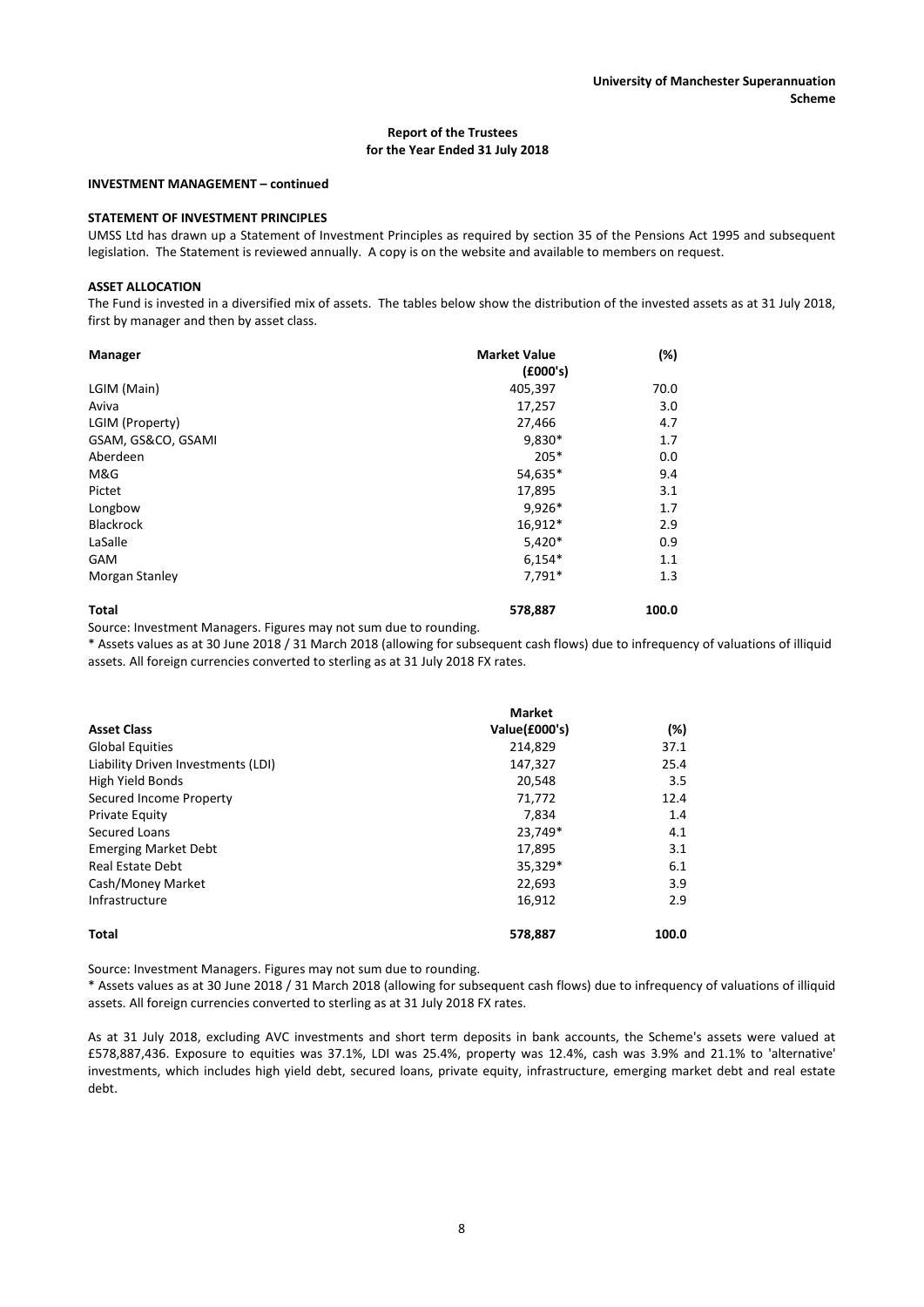#### **INVESTMENT MANAGEMENT - continued**

#### **INVESTMENT REVIEW**

Over the 12 month period to 31 July 2018, growth assets generally performed well against a backdrop of broad economic expansion up to the end of 2017, while defensive assets saw lower returns. Over the first quarter of 2018, equity markets experienced a correction in February followed by a period of higher volatility than markets have been used to in recent times. A recovery ensued over the second quarter of 2018.

Global economic conditions improved over the 12 month period and remain strong, despite the moderate slowdown towards the end of the period, which has mostly been confined to Europe. However, investors continue to be concerned over country specific outlooks such as the direction of the US economy, which has potential to overheat, and the effect on emerging markets of rising trade tensions which escalated further during the second quarter of 2018. Such geopolitical tensions have continued to build over the year and drive the global economic outlook, as trade policy uncertainly remains between the US and China, and political pressure continues in the Middle East while the rapprochement between South and North Korea, brokered by President Trump provided a temporary relief even though it is yet too early to tell whether this will indeed lead to a meaningful change in the long term.

In the UK, Brexit continued to dominate investor's outlooks. Since the triggering of Article 50 in March 2017 by Prime Minister Theresa May, agreements have been reached on quite a few points such as the 'divorce bill' and the rights of immigrants. A transition period was also agreed that has pushed the cut-off date to March 2020. The UK economy remains reasonably resilient, despite the continued uncertainty over the complex negotiations about a future trade deal and the Irish border that remain open. Real GDP growth in the UK for 2017 was 1.4% while the consensus forecast for 2018 is 1.3%.

Emerging market returns suffered towards the end of the 12 month period as they experienced instability over trade frictions rising US interest rates and deleveraging in China. Performance also suffered from a strengthening US dollar, whose weakness had supported the region towards the end of 2017. At a regional level, considerable dispersion in the returns of emerging market economies persists.

#### **Equities**

At a global level, developed markets as measured by the FTSE World Index, returned 12.1%, meanwhile a return of 5.7% was recorded by the FTSE AW Emerging Markets Index.

At a regional level, European markets returned 5.8% as indicated by the FTSE World Europe ex UK Index. UK stocks as measured by the FTSE All Share Index returned 9.2%. The FTSE USA Index returned 16.9%, while the FTSE Japan Index returned 10.0%.

Equity market total return figures are in sterling terms over the year to 31 July 2018.

#### **Fixed interest**

UK Government Bonds as measured by the FTSE Gilts All Stocks Index returned 1.3%, while long dated issues as measured by the corresponding Over 15 Year Index returned 3.4%.

The FTSE All Stocks Index Linked Gilts Index returned 3.6% with the corresponding Over 5 Year Index returning 4.0%. Corporate debt as measured by the Bank of America Merrill Lynch Sterling Non Gilts Index was flat over the year.

Bond market total return figures are shown over the year to 31 July 2018.

#### **Property**

UK property investors continued to benefit from the improving property market. Over the 12 month period to 31 July 2018, the IPD UK All Property Index returned 10.7%.

#### **Currencies**

Over the year to 31 July 2018, Sterling fell c.0.5% against the US Dollar from \$1.32 to \$1.31. Sterling appreciated c.0.8% against the Yen from ¥145.67 to ¥148.84, and remained broadly flat against the euro at €1.12 over the same period.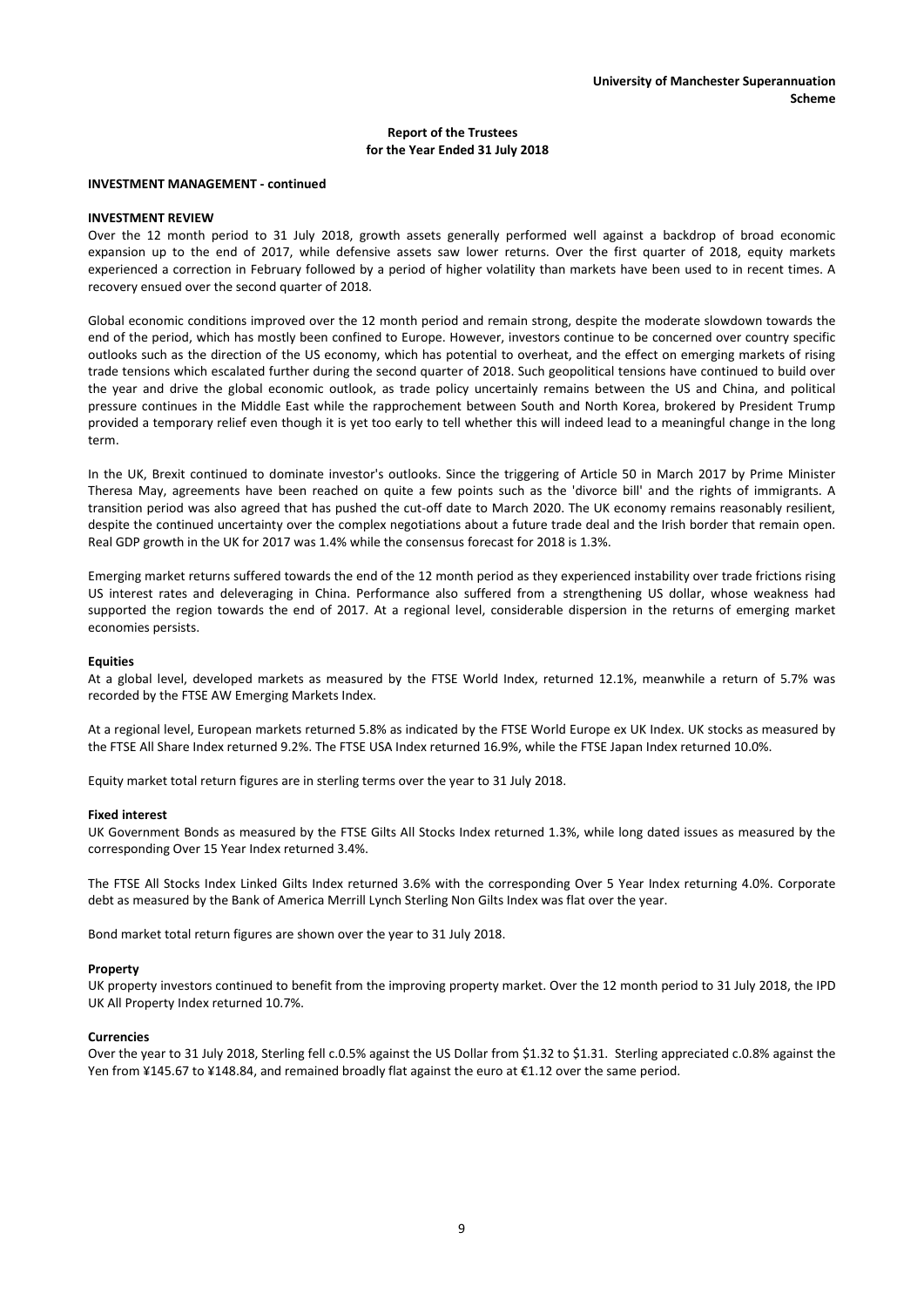#### **INVESTMENT MANAGEMENT - continued**

#### **INVESTMENT PERFORMANCE**

The Trustee reviews the performance of the fund on a quarterly basis and normally meets the managers at least annually. Whilst the majority of the underlying assets are freely marketable, a number of the unitised investments (property, private equity, hedge funds and real estate debt) are not readily marketable. The performance of the main portfolio (equities, high yield bonds, LDI and cash, gross of fees) and also the total assets (main portfolio plus alternative asset classes, net of fees) over 1, 3 and 5 years to 30 June 2018 are set out in the table below:

|                                     | 1 Year | 3 Years | 5 Years |
|-------------------------------------|--------|---------|---------|
|                                     | Fund   | Fund    | Fund    |
|                                     | (%)    | $(\%)$  | (%)     |
| Main Portfolio                      | 7.4    | 10.0    | 9.1     |
| <b>Total Assets</b>                 | 7.1    | 9.6     | 9.6     |
| Source: Investment Managers/Mercer. |        |         |         |

Comments on the performance of funds outside the main portfolio are set out below.

#### **Property Assets**

The Scheme's property funds Aviva Lime, M&G Secure Property Income and LGIM LPI Property returned 8.3%, 8.6% and 8.5% respectively over the twelve months to 30 June 2018 (all net of manager fees - source: Investment Managers / Mercer calculations).

#### **Alternative Assets**

The secured loans fund managed by M&G returned 1.9% and the emerging markets debt fund managed by Pictet returned -4.4% over the same period (again, both net of fees).

#### **RESPONSIBLE INVESTMENT AND CORPORATE GOVERNANCE**

The Trustee believes that good stewardship and environmental, social and governance (ESG) issues may have a material impact on investment returns. The Trustee has given the investment managers full discretion when evaluating ESG issues and in exercising right and stewardship obligations attached to the Scheme's investments.

Similarly, the Scheme's voting rights are exercised by its investment managers in accordance with their own corporate governance policies, and taking account of current best practice including the UK Corporate Governance Code and the UK Stewardship Code.

Equity managers who are regulated by appropriate UK (or other relevant) authorities are expected to report on their adherence to the UK Stewardship Code on an annual basis.

#### **VOLUNTARY CODE OF BEST PRACTICE**

The Myners principles codify best practice in investment decision-making. Whilst compliance with the principles is voluntary, pension fund trustees are expected to consider their applicability to their own fund and report on a 'comply or explain' basis how they have used them.

The principles were initially published in 2001 following a Government sponsored review of institutional investment by Paul Myners, which found shortcomings in the expertise and organisation of investment decision-making by pension fund trustees.

In March 2008 the Government consulted on proposals to update the Myners principles. This led to the publication of a revised set of six principles for Defined Benefit (DB) schemes in October 2008, together with the establishment of an Investment Governance Group (IGG) to oversee the industry-led framework for the application of the principles.

While there are now only six DB principles, in place of the original ten, their scope is largely unchanged. The principles continue to emphasise the essentials of investment governance, notably the importance of effective decision-making, clear investment objectives and a focus on the nature of each scheme's liabilities. The principles also require that trustees include a statement of the scheme's policy on responsible ownership in the Statement of Investment Principles and report periodically to members on the discharge of these responsibilities.

The Trustee, together with its professional advisers, regularly reviews how it stands in relation to the revised Myners principles.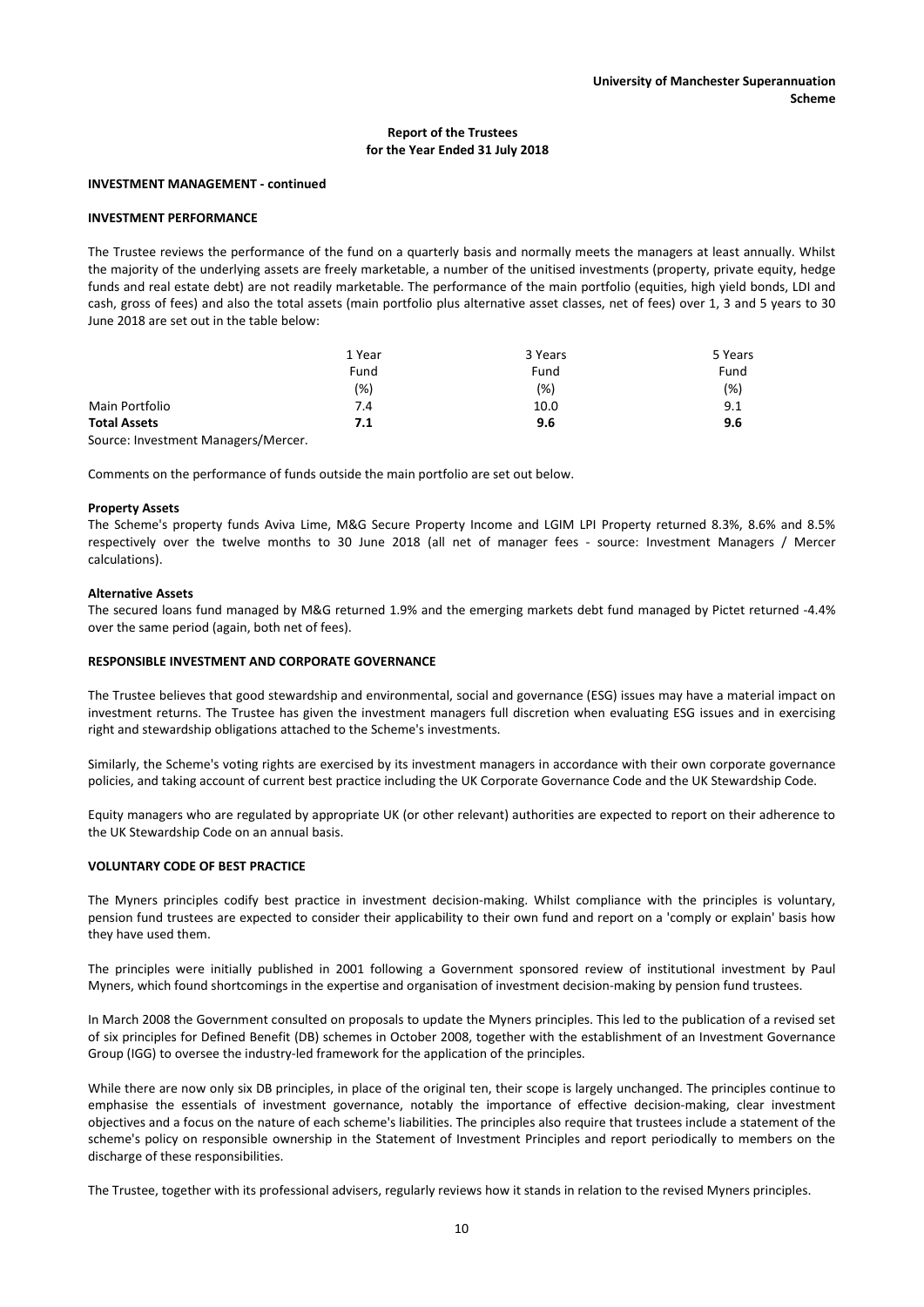#### S**ummary of Contributions Payable During the Scheme Year Ended 31 July 2018**

#### **Contributions payable under the Schedule of Contributions**

£

| <b>Employer</b>                                |            |
|------------------------------------------------|------------|
| Normal                                         | 2,624,194  |
| Deficit funding                                | 6,120,000  |
| PensionChoice                                  | 17,486,583 |
| <b>Employee</b>                                |            |
| Normal                                         | 807,006    |
| Total contributions payable under the Schedule | 27,037,783 |
| <b>Other contributions</b>                     |            |
| Additional voluntary contributions             | 42,854     |
| Total contributions payable to the Scheme      | 27,080,637 |

This Summary of Contributions has been prepared by, or on behalf of, and is the responsibility of the Trustee. It sets out the employer and member contributions payable to the Scheme under the Schedule of Contributions certified by the actuary on 31 October 2017 in respect of the Scheme year ended 31 July 2018. The scheme auditor reports on contributions payable under the Schedule in the Auditor's Statement about Contributions.

As at 31 July 2018, 85% of members used PensionChoice to fund their membership of UMSS.

In all material respects, contributions payable were paid in accordance with the Schedule of Contributions dated 31 October 2017.

Signed on behalf of the Trustees:

.............................................................................. UMSS Limited

Date: .............................................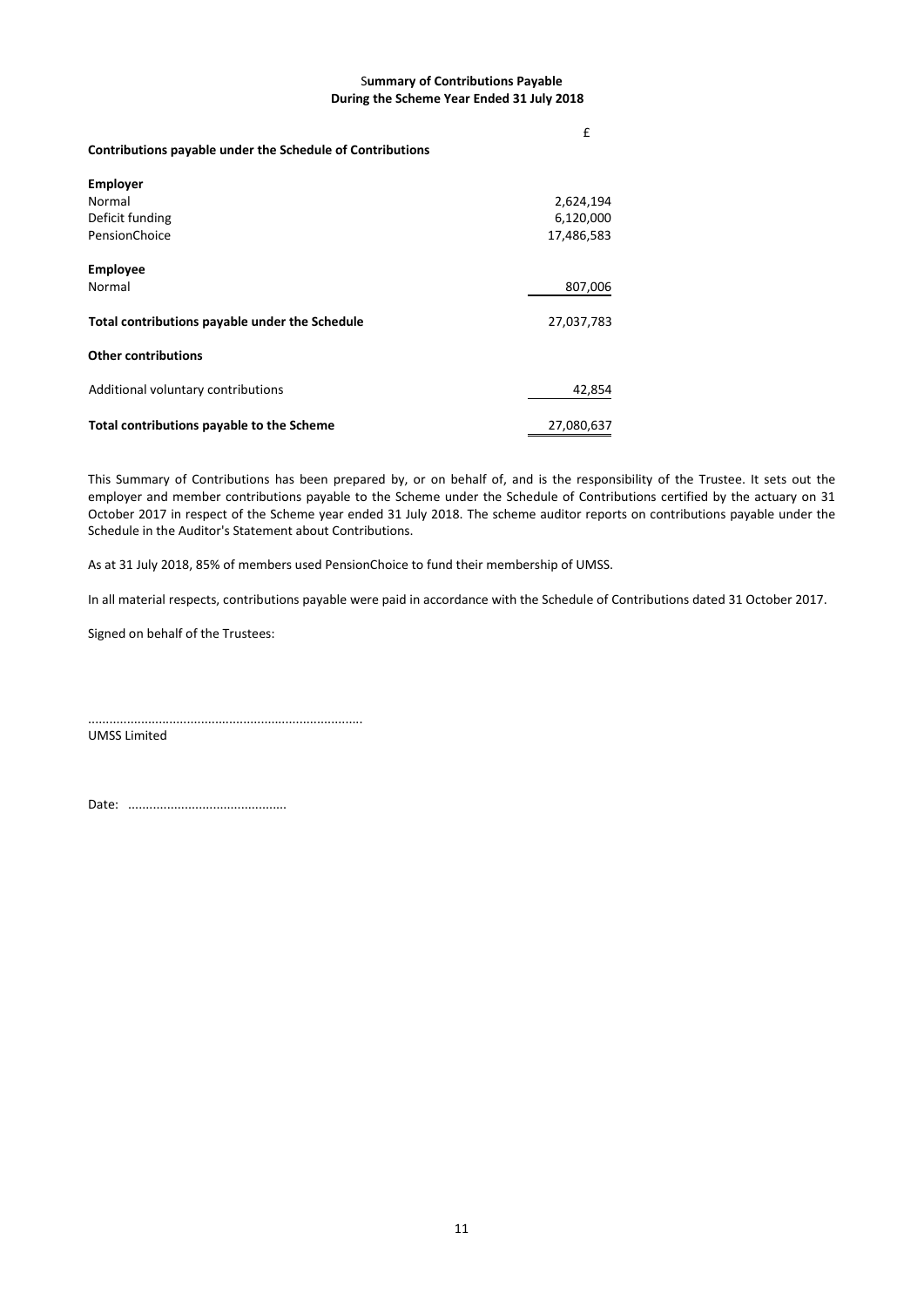#### **Trustees' Responsibilities Statement for the Year Ended 31 July 2018**

The financial statements, which are prepared in accordance with applicable law and United Kingdom Accounting Standards, including Financial Reporting Standard 102 'The Financial Reporting Standard applicable in the UK and Republic of Ireland' (United Kingdom Generally Accepted Accounting Practice), are the responsibility of the trustees. Pension scheme regulations require, and the trustees are responsible for ensuring, that those financial statements:

- show a true and fair view of the financial transactions of the scheme during the scheme year and of the amount and disposition at the end of the scheme year of its assets and liabilities, other than liabilities to pay pensions and benefits after the end of the scheme year; and
- contain the information specified in Regulations 3 and 3A of the Occupational Pension Schemes (Requirement to obtain Audited Accounts and a Statement from the Auditor) Regulations 1996, including making a statement whether the financial statements have been prepared in accordance with the relevant financial reporting framework applicable to occupational pension schemes.

In discharging the above responsibilities, the trustees are responsible for selecting suitable accounting policies, to be applied consistently, making any estimates and judgments on a prudent and reasonable basis, and for the preparation of the financial statements on a going concern basis unless it is inappropriate to presume that the scheme will not be wound up.

The trustees are also responsible for making available certain other information about the scheme in the form of an annual report.

The trustees also have a general responsibility for ensuring that adequate accounting records are kept and for taking such steps as are reasonably open to them to safeguard the assets of the scheme and to prevent and detect fraud and other irregularities, including the maintenance of an appropriate system of internal control.

The trustees are responsible under pensions legislation for preparing, maintaining and from time to time revising a schedule of contributions showing the rates of contributions payable towards the scheme by or on behalf of the employer and the active members of the scheme and the dates on or before which such contributions are to be paid. The trustees are also responsible for keeping records in respect of contributions received in respect of any active member of the scheme and for adopting risk-based processes to monitor whether contributions are made to the scheme by the employer in accordance with the schedule of contributions. Where breaches of the schedule occur, the trustees are required by the Pensions Acts 1995 and 2004 to consider making reports to The Pensions Regulator and the members.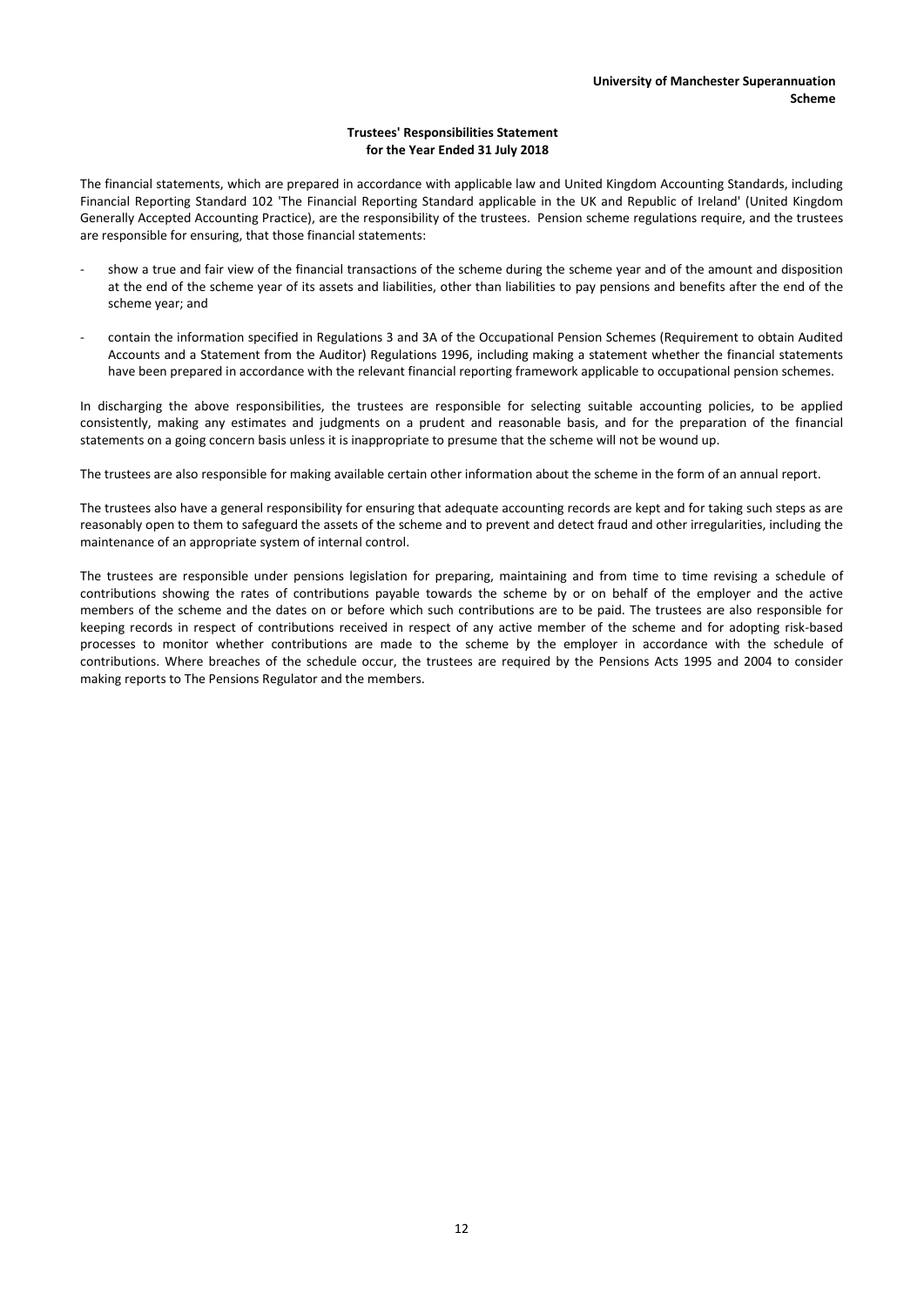#### **Report of the Independent Auditors to the Trustees of University of Manchester Superannuation Scheme**

#### **Opinion**

We have audited the financial statements of University of Manchester Superannuation Scheme (the 'scheme') for the year ended 31 July 2018 which comprise the Fund Account, the Net Assets Statement and Notes to the Financial Statements, including a summary of significant accounting policies. The financial reporting framework that has been applied in their preparation is applicable law and United Kingdom Accounting Standards, including Financial Reporting Standard 102 'The Financial Reporting Standard applicable in the UK and Republic of Ireland' (United Kingdom Generally Accepted Accounting Practice).

In our opinion the financial statements:

- give a true and fair view of the financial transactions of the scheme during the year;
- have been properly prepared in accordance with United Kingdom Generally Accepted Account Practice;
- contain the information specified in Regulation 3A of the Occupational Pension Schemes ( Requirement to obtain Audited Accounts and a Statement from the Auditor) Regulations 1996 made under Pensions Act 1995.

#### **Basis for opinion**

We conducted our audit in accordance with International Standards on Auditing (UK) (ISAs (UK)) and applicable law. Our responsibilities under those standards are further described in the Auditors' responsibilities for the audit of the financial statements section of our report. We are independent of the scheme in accordance with the ethical requirements that are relevant to our audit of the financial statements in the UK, including the FRC's Ethical Standard, and we have fulfilled our other ethical responsibilities in accordance with these requirements. We believe that the audit evidence we have obtained is sufficient and appropriate to provide a basis for our opinion.

#### **Conclusions relating to going concern**

We have nothing to report in respect of the following matters in relation to which the ISAs (UK) require us to report to you where:

- the trustees' use of the going concern basis of accounting in the preparation of the financial statements is not appropriate; or
- the trustees have not disclosed in the financial statements any identified material uncertainties that may cast significant doubt about the scheme's ability to continue to adopt the going concern basis of accounting for a period of at least twelve months from the date when the financial statements are authorised for issue.

#### **Other information**

The trustees are responsible for the other information. The other information comprises the information included in the Annual Report but does not include the financial statements and our Report of the Auditors thereon.

Our opinion on the financial statements does not cover the other information and we do not express any form of assurance conclusion thereon.

In connection with our audit of the financial statements, our responsibility is to read the other information and, in doing so, consider whether the other information is materially inconsistent with the financial statements or our knowledge obtained in the audit or otherwise appears to be materially misstated. If, based on the work we have performed, we conclude that there is a material misstatement of this other information, we are required to report that fact. We have nothing to report in this regard.

#### **Responsibilities of trustees**

As explained more fully in the Trustees' Responsibilities Statement, the trustees are responsible for the preparation of the financial statements and for being satisfied that they give a true and fair view, and for such internal control as the trustees determine necessary to enable the preparation of financial statements that are free from material misstatement, whether due to fraud or error.

In preparing the financial statements, the trustees are responsible for assessing the scheme's ability to continue as a going concern, disclosing, as applicable, matters related to going concern and using the going concern basis of accounting unless the trustees either intend to liquidate the scheme or to cease operations, or have no realistic alternative but to do so.

#### **Auditors' responsibilities for the audit of the financial statements**

Our objectives are to obtain reasonable assurance about whether the financial statements as a whole are free from material misstatement, whether due to fraud or error, and to issue a Report of the Auditors that includes our opinion. Reasonable assurance is a high level of assurance, but is not a guarantee that an audit conducted in accordance with ISAs (UK) will always detect a material misstatement when it exists. Misstatements can arise from fraud or error and are considered material if, individually or in the aggregate, they could reasonably be expected to influence the economic decisions of users taken on the basis of these financial statements.

A further description of our responsibilities for the audit of the financial statements is located on the Financial Reporting Council's website at www.frc.org.uk/auditorsresponsibilities. This description forms part of our Report of the Auditors.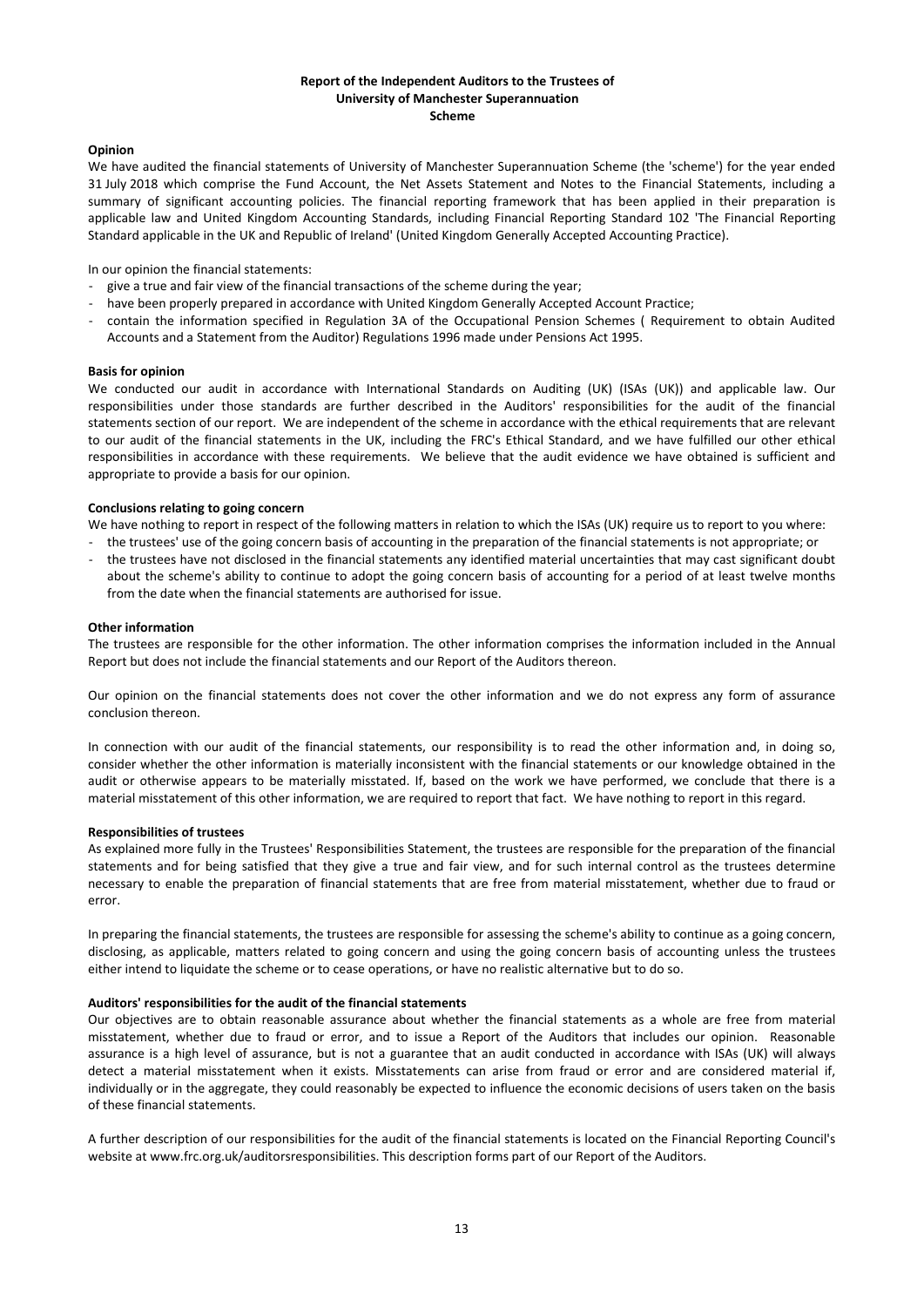#### **Report of the Independent Auditors to the Trustees of University of Manchester Superannuation Scheme**

#### **Use of our report**

This report is made solely to the scheme's trustees, as a body, in accordance with Regulation 3 of the Occupational Pension Schemes (Requirement to obtain Audited Accounts and a Statement from the Auditor) Regulations 1996, made under the Pensions Act 1995. Our audit work has been undertaken so that we might state to the scheme's trustees those matters we are required to state to them in a Report of the Auditors and for no other purpose. To the fullest extent permitted by law, we do not accept or assume responsibility to anyone other than the scheme's trustees as a body, for our audit work, for this report, or for the opinions we have formed.

Grant Thornton UK LLP 4 Hardman Square Spinningfields Manchester Greater Manchester M3 3EB

Date: .............................................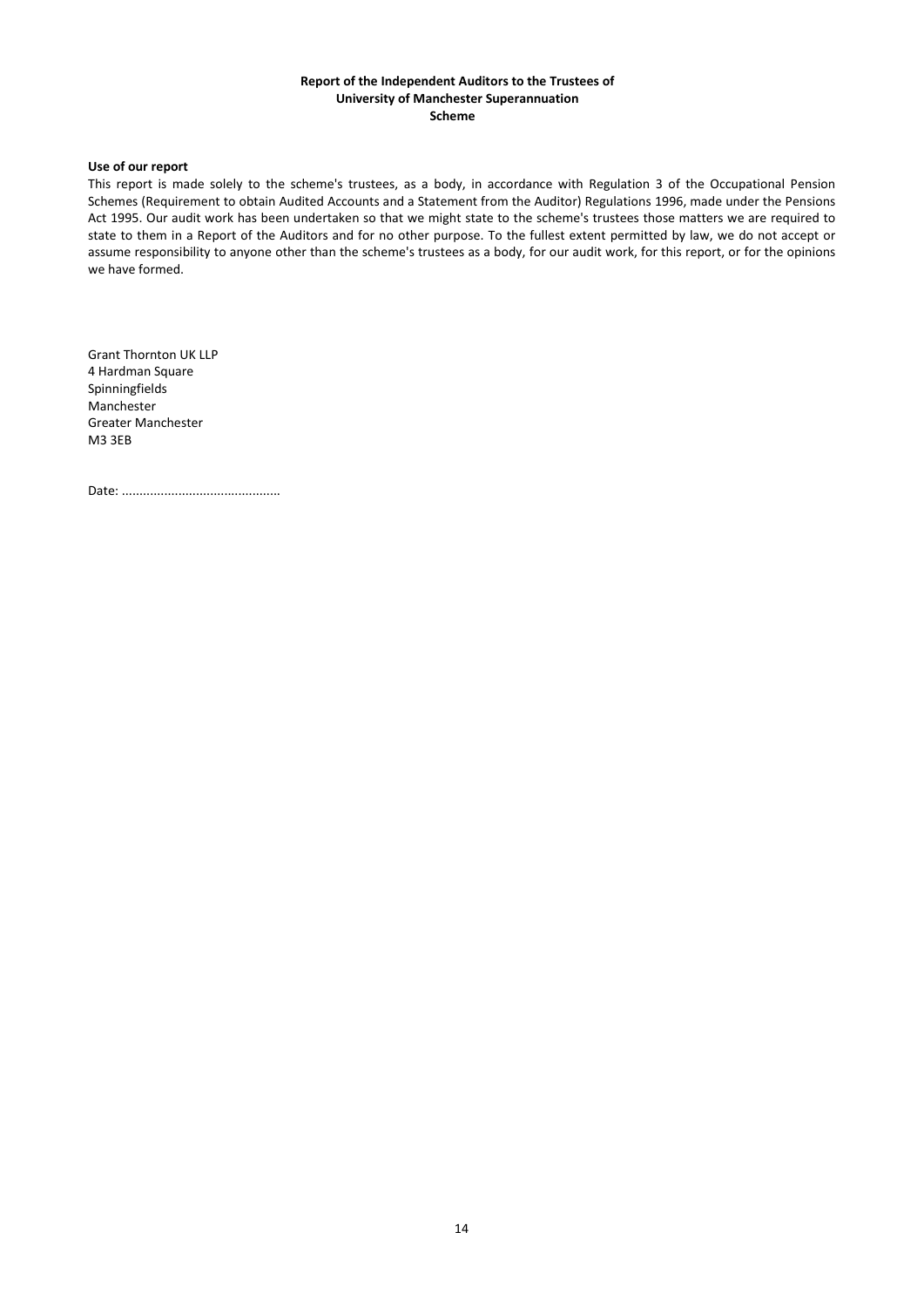#### **Independent Auditors Statement about Contributions to the Trustees of University of Manchester Superannuation Scheme**

We have examined the summary of contributions to the University of Manchester Superannuation Scheme (the 'scheme') for the scheme year ended 31 July 2018 which is set out in the trustees' report on page 11.

In our opinion, contributions for the scheme year ended 31 July 2018 as reported in the summary of contributions and payable under the schedule of contributions have in all material respects been paid at least in accordance with the schedule of contributions certified by the scheme actuary on 31 October 2017.

#### **Scope of work on statement about contributions**

Our examination involves obtaining evidence sufficient to give reasonable assurance that contributions reported in the attached summary of contributions have in all material respects been paid at least in accordance with the schedule of contributions. This includes an examination, on a test basis, of evidence relevant to the amounts of contributions payable to the scheme and the timing of those payments under the schedule of contributions.

#### **Respective responsibilities of trustees and the auditor**

As explained more fully in the statement of trustees' responsibilities set out on page 12, the trustees are responsible for preparing, and from time to time reviewing and if necessary revising, a schedule of contributions and for monitoring whether contributions are made to the scheme by the employer in accordance with the schedule of contributions. It is our responsibility to provide a statement about contributions paid under the schedule of contributions and to report our opinion to you.

#### **Use of our statement**

This statement is made solely to the trustees, as a body, in accordance with the Pensions Act 1995 and Regulations made thereunder. Our work has been undertaken so that we might state to the trustees those matters we are required to state to them in an auditor's statement about contributions and for no other purpose. To the fullest extent permitted by law, we do not accept or assume responsibility to anyone other than the trustees as a body, for our work, for this statement, or for the opinions we have formed.

Grant Thornton UK LLP 4 Hardman Square Spinningfields Manchester Greater Manchester M3 3EB

Date: .............................................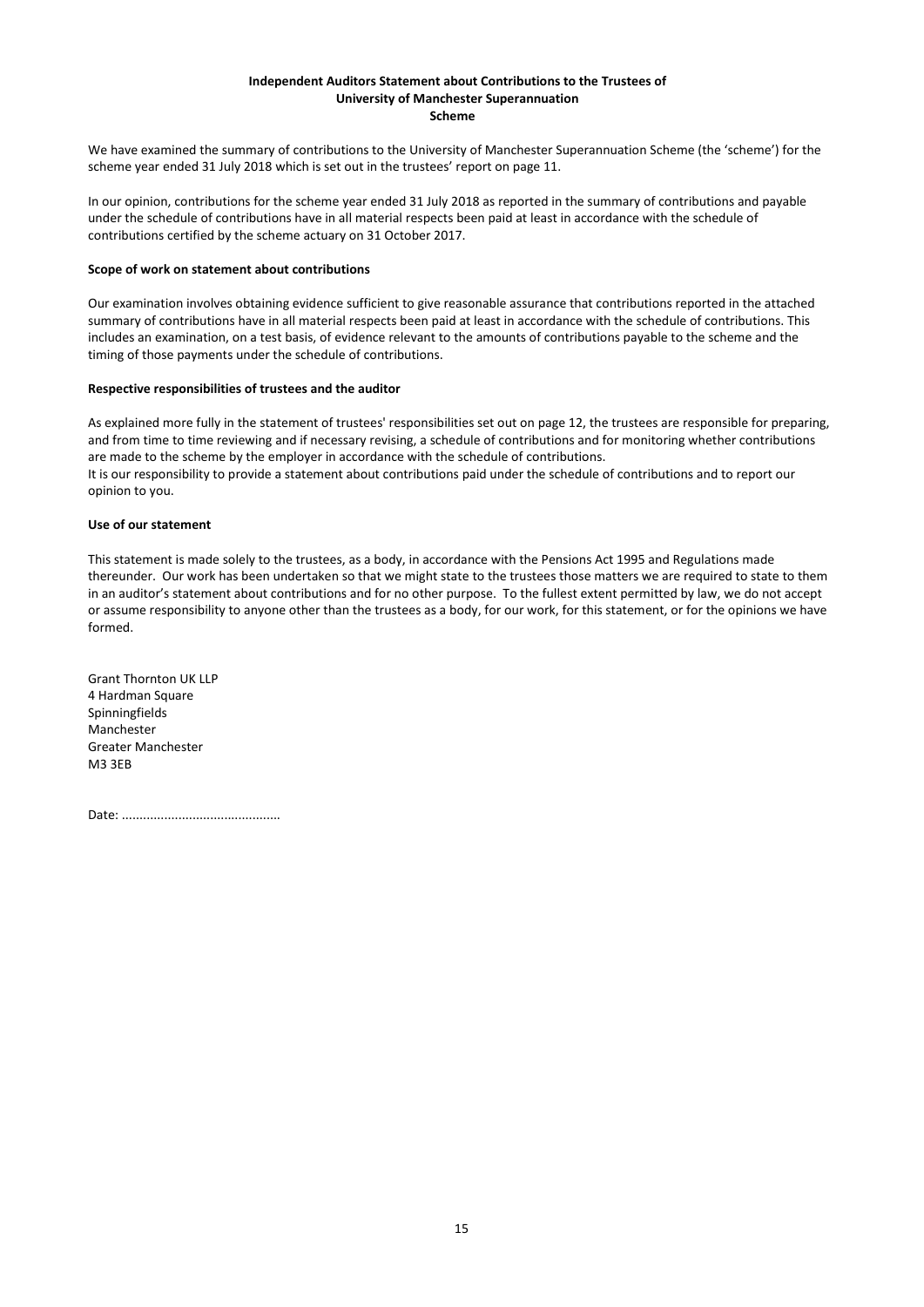# **Statement of Changes in Net Assets Available for Benefits**

**for the Year Ended 31 July 2018**

|                                          |              | 2018           | 2017           |
|------------------------------------------|--------------|----------------|----------------|
|                                          | <b>Notes</b> | £              | £              |
| <b>CONTRIBUTIONS AND BENEFITS</b>        |              |                |                |
| <b>Employer contributions</b>            |              | 26,230,777     | 25,405,015     |
| Employee contributions                   |              | 849,860        | 852,737        |
| <b>Total contributions</b>               | 2            | 27,080,637     | 26,257,752     |
| Transfers in                             | 3            |                | 132,754        |
| Other income                             | 4            | 271,069        | 216,728        |
|                                          |              | 27,351,706     | 26,607,234     |
| Benefits paid or payable                 | 5            | (14, 492, 701) | (13, 323, 253) |
| Payments to and on account of leavers    | 6            | (3, 115, 363)  | (1,737,160)    |
| Other payments                           | 7            | (302, 684)     | (684, 589)     |
| Administrative expenses                  | 8            | (1, 367, 519)  | (1, 189, 465)  |
|                                          |              |                |                |
|                                          |              | (19, 278, 267) | (16, 934, 467) |
| Net additions from dealings              |              |                |                |
| with members                             |              | 8,073,439      | 9,672,767      |
| <b>RETURNS ON INVESTMENTS</b>            |              |                |                |
| Investment income                        | 9            | 7,438,735      | 10,342,289     |
| Change in market value of investments    | 11           | 41,646,955     | 35,072,414     |
| Investment management expenses           | 10           | (1,673,017)    | (2, 278, 676)  |
| Net returns on investments               |              | 47,412,673     | 43,136,027     |
| NET INCREASE IN THE FUND DURING THE YEAR |              | 55,486,112     | 52,808,794     |
| <b>NET ASSETS OF THE SCHEME</b>          |              |                |                |
| AT 1 AUGUST 2017                         |              | 553,502,951    | 500,694,157    |
| AT 31 JULY 2018                          |              | 608,989,063    | 553,502,951    |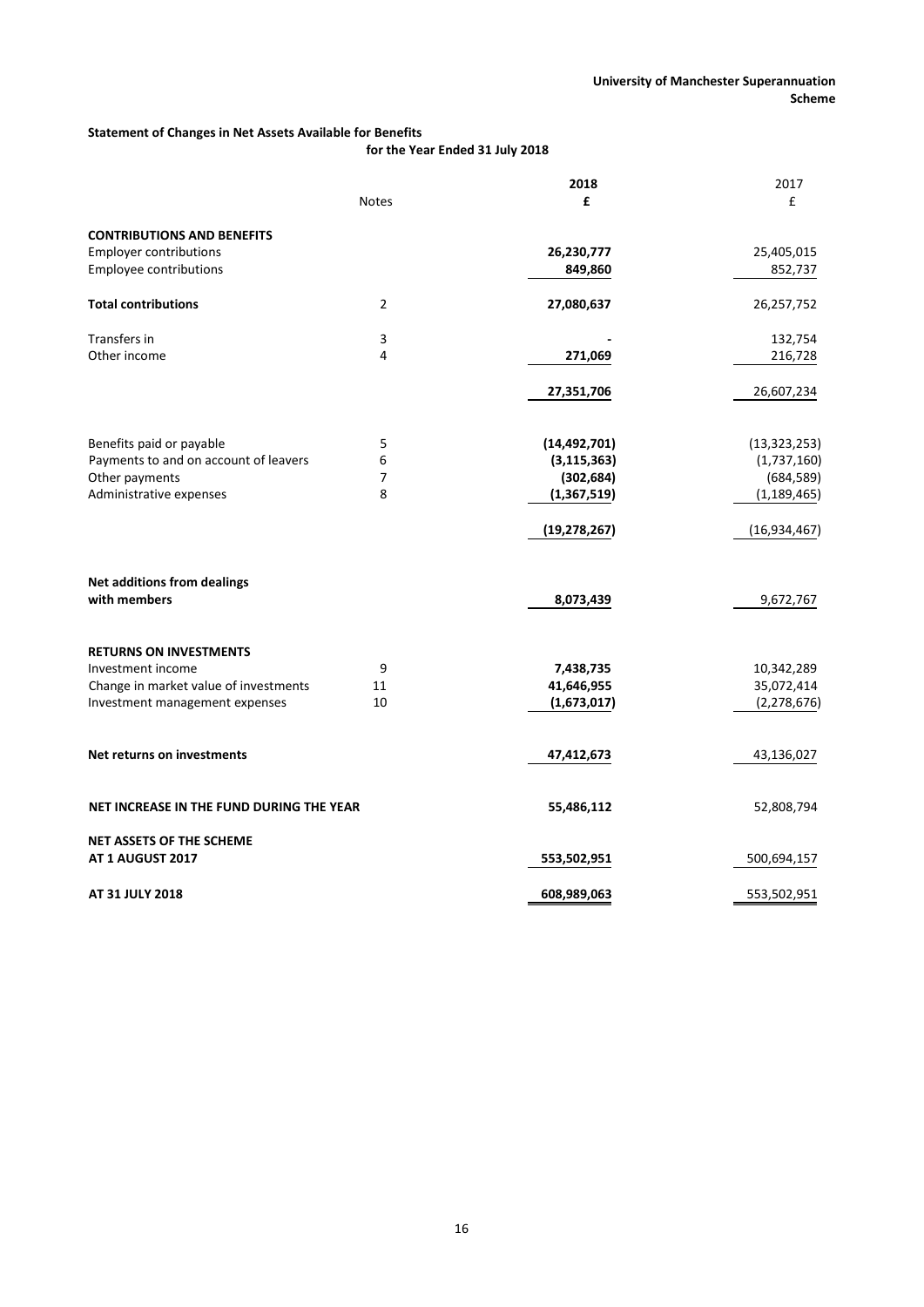# **Statement of Net Assets Available for Benefits**

|                                          | 31 July 2018 |             |             |
|------------------------------------------|--------------|-------------|-------------|
|                                          |              | 2018        | 2017        |
|                                          | <b>Notes</b> | £           | £           |
| <b>INVESTMENT ASSETS</b>                 | 11           |             |             |
| Pooled investment vehicles               | 13           | 578,887,436 | 533,564,134 |
| Cash                                     |              | 12,723,211  | 7,708,593   |
| Other investment balances                |              | 342,600     | 638,399     |
|                                          |              | 591,953,247 | 541,911,126 |
| Current assets                           | 16           | 18,514,145  | 13,121,884  |
| <b>Current liabilities</b>               | 17           | (1,478,329) | (1,530,059) |
| NET ASSETS OF THE SCHEME AT 31 JULY 2018 |              | 608,989,063 | 553,502,951 |

The financial statements summarise the transactions of the scheme and deal with the net assets at the disposal of the trustees. They do not take account of obligations to pay pensions and benefits which fall due after the end of the scheme year. The actuarial position of the scheme, which does take account of such obligations, is dealt with in the Report on Actuarial Liabilities on pages 28- 29 and these financial statements should be read in conjunction with that Report.

These financial statements were approved by the Trustees on .............................................

Signed on behalf of the Trustees:

..............................................................................

UMSS Limited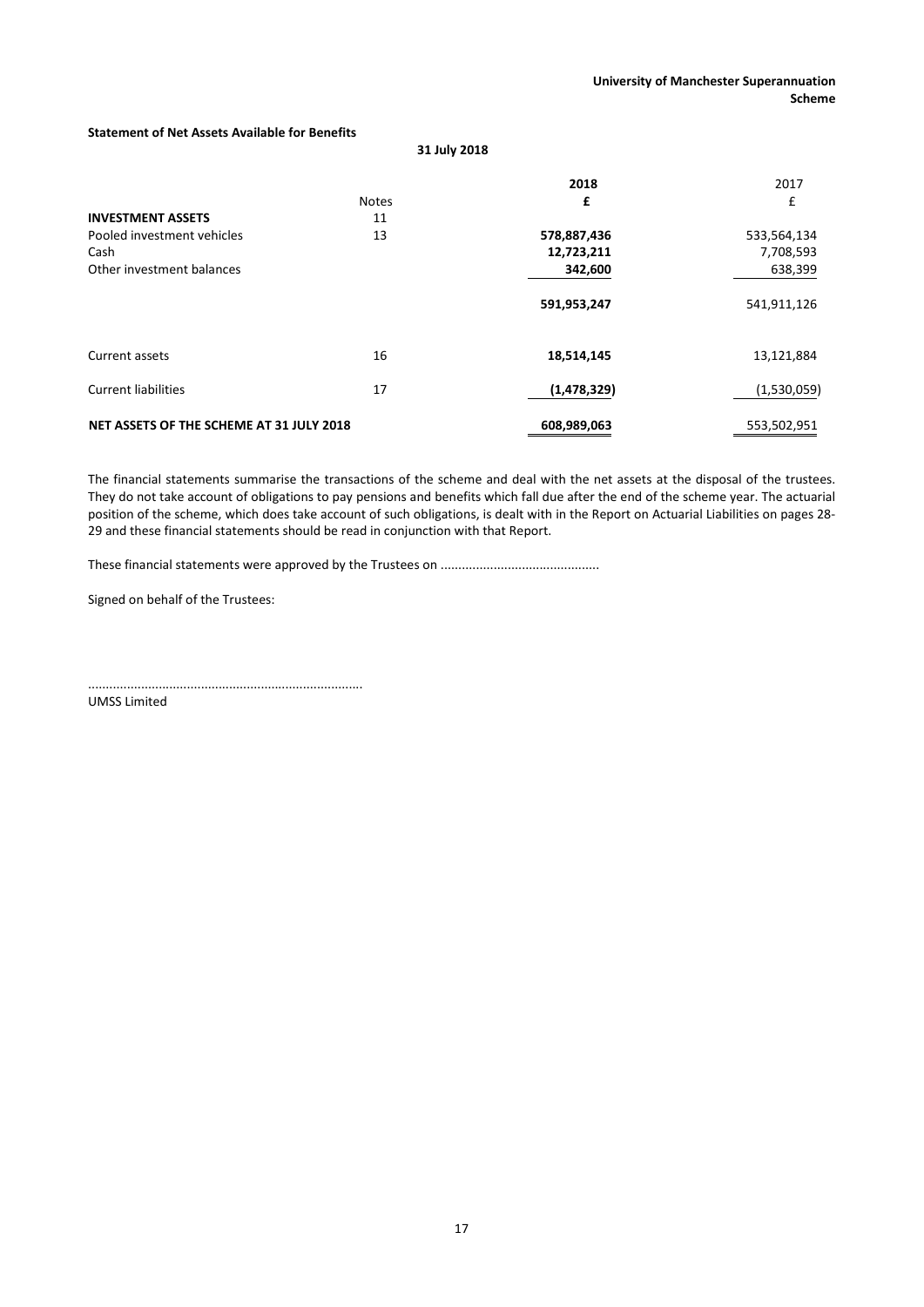#### 1. **ACCOUNTING POLICIES**

#### **Basis of preparing the financial statements**

The financial statements have been prepared in accordance with the Occupational Pension Schemes (Requirement to Obtain Audited Accounts and a Statement from the Auditor) Regulations 1996 Financial Reporting Standard 102 "The Financial Reporting Standard applicable in the UK and Republic of Ireland" and with the guidelines set out in the Statement of Recommended Practice (SORP), Financial Reports of Pension Schemes (revised November 2014).

#### **Contributions**

Employee contributions, including AVCs, are accounted for by the Trustees when they are deducted from pay by the Employer, except for the first contribution due where the employee has been auto-enrolled by the Employer, in which case it is accounted for when received by the scheme.

Employer normal contributions that are expressed as a rate of salary are accounted for on the same basis as employee contributions, in accordance with the Schedule of Contributions in force during the year.

Employer deficit funding contributions are accounted for on the due dates on which they are payable under the Schedule of Contributions or on receipt if earlier with the agreement of the Employer and the Trustees.

Employer S75 debt contributions are accounted for when a reasonable estimate of the amount due can be determined.

#### **Payments to members**

Pensions in payment are accounted for in the period to which they relate.

Benefits are accounted for in the period in which the member notifies the Trustees of his decision on the type or amount of benefit to be taken or, if there is no member choice, they are accounted for on the date of retirement or leaving.

Opt-outs are accounted for when the Scheme is notified of the opt-out.

Individual transfers in and out of the Scheme are accounted for when member liability is accepted or discharged which is normally when the transfer amount is received or paid.

#### **Expenses**

Administrative and Investment management expenses are accounted for on an accruals basis.

#### **Investment income**

Income from pooled investment vehicles is accounted for when declared by the fund manager.

#### **Change in market value of investments**

The change in market value of investments during the year comprises all increases and decreases in the market value of investments held at any time during the year, including profits and losses realised on sales of investments during the year.

#### **Investments**

#### **Foreign currencies**

Balances denominated in foreign currencies are translated at the rate ruling at the net assets statement date. Transactions denominated in foreign currencies are translated at the rate ruling at the date of the transaction.

Differences arising on translation in respect of investments are accounted for in the change in market value of investments during the year.

#### **Investments**

i. Investments are included at market value at the latest available date.

ii The majority of listed investments are stated at the bid market price or the last trade price, depending on the convention of the stock exchange on which they are quoted, at the date of the net assets statement.

iii. Fixed interest securities are stated at their clean prices. Accrued income is accounted for within investment income.

iv. Unquoted securities are included at fair value estimated by the Trustee based on advice from the investment manager.

v. Pooled Investment Vehicles are included at the bid price.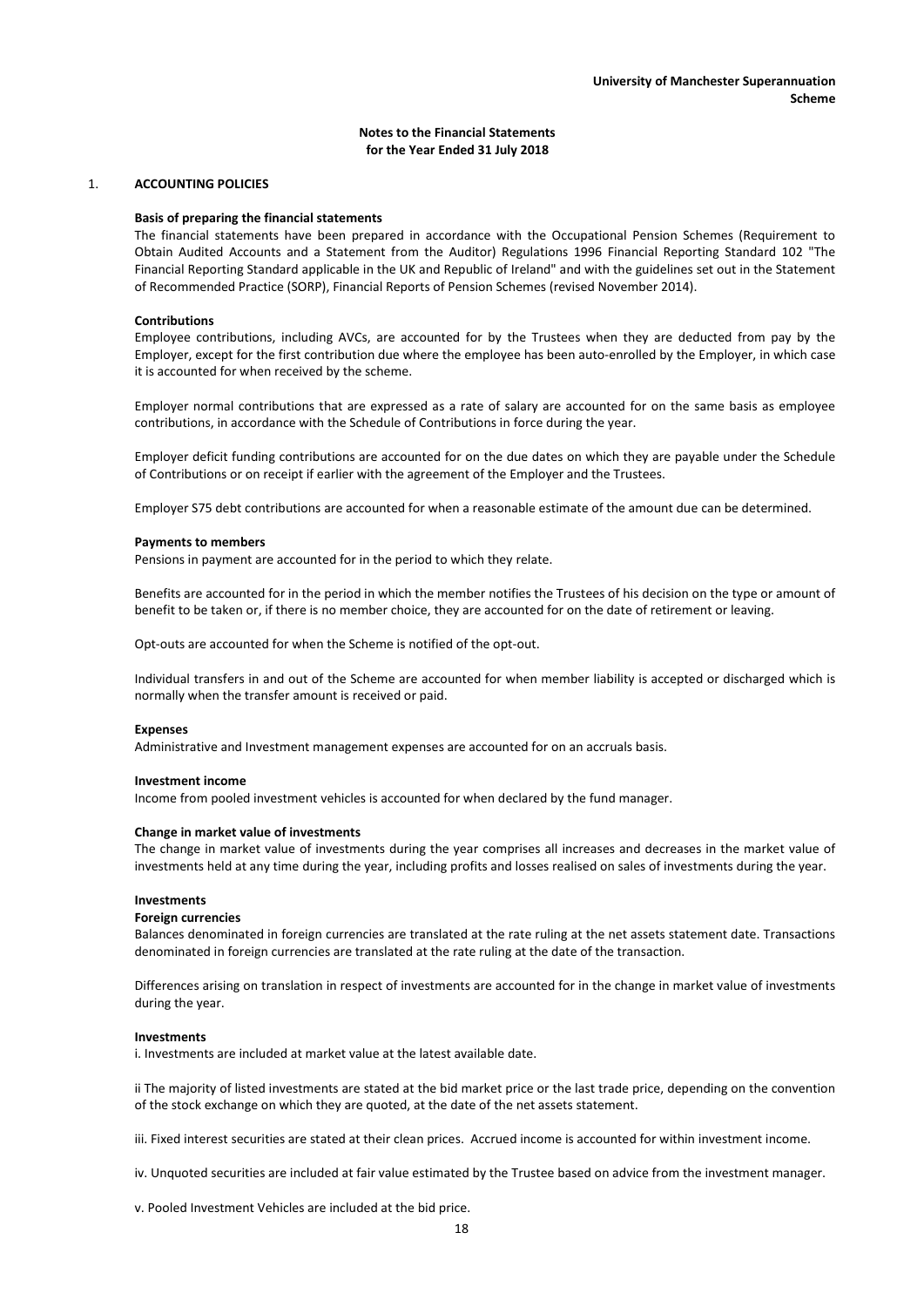#### 2. **CONTRIBUTIONS**

|                                    | 2018       | 2017       |
|------------------------------------|------------|------------|
|                                    | £          | £          |
| <b>Employer contributions</b>      |            |            |
| Normal                             | 2,624,194  | 2,636,500  |
| Deficit funding                    | 6,120,000  | 6,120,000  |
| PensionChoice                      | 17,486,583 | 16,648,515 |
|                                    | 26,230,777 | 25,405,015 |
| <b>Employee contributions</b>      |            |            |
| Normal                             | 807,006    | 816,295    |
| Additional voluntary contributions | 42,854     | 36,442     |
|                                    | 849,860    | 852,737    |
|                                    |            |            |
| <b>Total contributions</b>         | 27,080,637 | 26,257,752 |

PensionChoice contributions are made under the salary exchange arrangement introduced on 1 June 2009. Further details are provided on pages 6 & 11 of this Annual Report.

The Schedule of Contributions and Recovery Plan in force at the start of the 2017/18 year were those agreed at the 31 July 2013 valuation with the Recovery Plan effective from 1 August 2014.

The 31 July 2016 valuation agreed a new Statement of Contributions and Recovery Plan both of which are effective from 1 August 2017.

Deficit contributions continued at the existing rate of £6m pa for 2017/18, and then inflation linked from 1 August 2018.

Contributions of £120,000 (2017: £120,000) were made during the year by Graduate Prospects.

# 3. **TRANSFERS IN**

|    |                                                           | 2018       | 2017       |
|----|-----------------------------------------------------------|------------|------------|
|    |                                                           | £          | £          |
|    | Individual transfers in from other schemes                |            | 132,754    |
|    |                                                           |            |            |
| 4. | <b>OTHER INCOME</b>                                       |            |            |
|    |                                                           | 2018       | 2017       |
|    |                                                           | £          | £          |
|    | Claims on term insurance policies                         | 271,069    | 216,728    |
|    |                                                           |            |            |
| 5. | <b>BENEFITS PAID OR PAYABLE</b>                           |            |            |
|    |                                                           | 2018       | 2017       |
|    |                                                           | £          | £          |
|    | Pensions                                                  | 11,289,968 | 10,717,326 |
|    | Lump sum death benefits                                   | 279,852    | 216,728    |
|    | Lump sums on retirement                                   | 2,922,881  | 2,389,199  |
|    |                                                           |            |            |
|    |                                                           | 14,492,701 | 13,323,253 |
|    |                                                           |            |            |
| 6. | PAYMENTS TO AND ON ACCOUNT OF LEAVERS                     |            |            |
|    |                                                           | 2018       | 2017       |
|    |                                                           | £          | £          |
|    | Refunds of contributions in respect of non-vested leavers | 76,573     | 100,229    |
|    | Individual transfers out to other schemes                 | 3,023,700  | 1,623,866  |
|    | Income tax on refunds to members                          | 15,090     | 13,065     |
|    |                                                           |            |            |
|    |                                                           | 3,115,363  | 1,737,160  |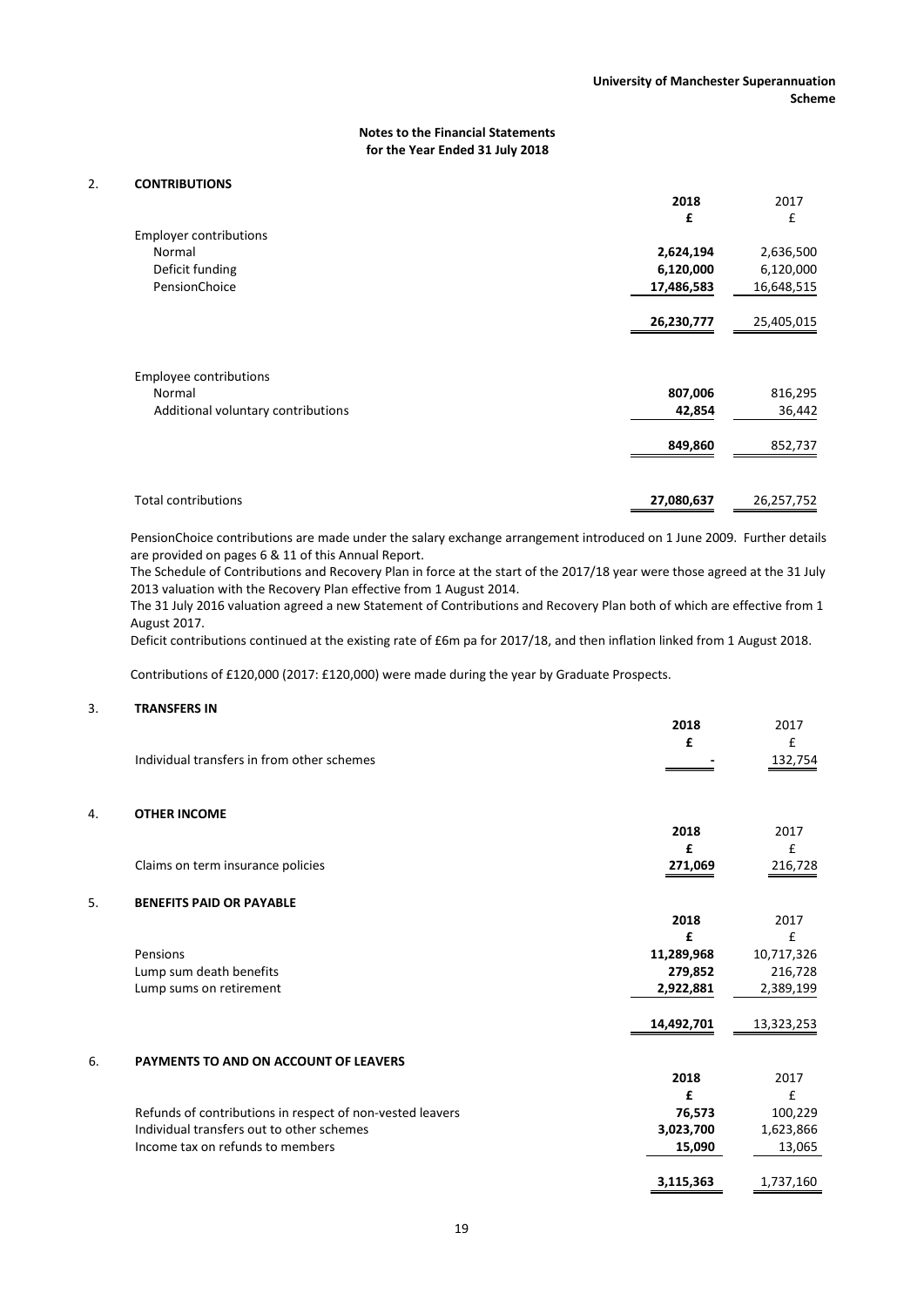| 7.  | <b>OTHER PAYMENTS</b>                  |                                 |                  |             |                     |
|-----|----------------------------------------|---------------------------------|------------------|-------------|---------------------|
|     |                                        |                                 |                  | 2018        | 2017                |
|     |                                        |                                 |                  | £           | £                   |
|     | Premiums on term insurance policies    |                                 |                  | 272,050     | 574,759             |
|     | State scheme premiums                  |                                 |                  | 30,634      | 109,830             |
|     |                                        |                                 |                  | 302,684     | 684,589             |
| 8.  | <b>ADMINISTRATIVE EXPENSES</b>         |                                 |                  |             |                     |
|     |                                        |                                 |                  | 2018        | 2017                |
|     |                                        |                                 |                  | £           | £                   |
|     | Administration and processing          |                                 |                  | 179,169     | 189,097             |
|     | <b>Actuarial fee</b>                   |                                 |                  | 119,380     | 132,598             |
|     | Audit fee                              |                                 |                  | 24,920      | 22,880              |
|     | Legal fees                             |                                 |                  | 51,018      | 9,540               |
|     | Investment consultancy fees            |                                 |                  | 265,739     | 137,717             |
|     | Computer costs                         |                                 |                  | 64,651      | 94,888              |
|     | PLSA subscriptions                     |                                 |                  | 1,964       | 2,515               |
|     | PPF levy                               |                                 |                  | 584,178     | 529,726             |
|     | Pensions regulator                     |                                 |                  | 29,564      | 28,773              |
|     | <b>Bank charges</b>                    |                                 |                  | 441         | 699                 |
|     | Communication consultancy              |                                 |                  | 45,864      | 34,996              |
|     | Miscellaneous                          |                                 |                  | 631         | 6,036               |
|     |                                        |                                 |                  | 1,367,519   | 1,189,465           |
| 9.  | <b>INVESTMENT INCOME</b>               |                                 |                  |             |                     |
|     |                                        |                                 |                  | 2018        | 2017                |
|     |                                        |                                 |                  | £           | £                   |
|     | Income from pooled investment vehicles |                                 |                  | 7,423,040   | 10,316,516          |
|     | Interest on cash deposits              |                                 |                  | 15,695      | 25,773              |
|     |                                        |                                 |                  | 7,438,735   | 10,342,289          |
|     |                                        |                                 |                  |             |                     |
| 10. | <b>INVESTMENT MANAGEMENT EXPENSES</b>  |                                 |                  | 2018        | 2017                |
|     |                                        |                                 |                  | £           | £                   |
|     | Administration, management and custody |                                 |                  | 1,673,017   | 2,278,676           |
| 11. | <b>RECONCILIATION OF INVESTMENTS</b>   |                                 |                  |             |                     |
|     |                                        |                                 |                  | Change in   |                     |
|     | Value at<br>10117                      | <b>Purchases</b><br>$-1 - - -1$ | <b>Sales</b><br> | market<br>. | Value at<br>21/7/10 |

| Pooled investment vehicles        | 1/8/17<br>£<br>533,564,134 | at cost<br>£<br>119.929.876 | proceeds<br>£<br>(116, 253, 529) | value<br>£<br>41,646,955 | 31/7/18<br>578,887,436 |
|-----------------------------------|----------------------------|-----------------------------|----------------------------------|--------------------------|------------------------|
|                                   |                            |                             |                                  |                          |                        |
| Cash<br>Other investment balances | 7,708,593<br>638,399       |                             |                                  |                          | 12,723,211<br>342,600  |
|                                   | 541,911,126                |                             |                                  |                          | 591,953,247            |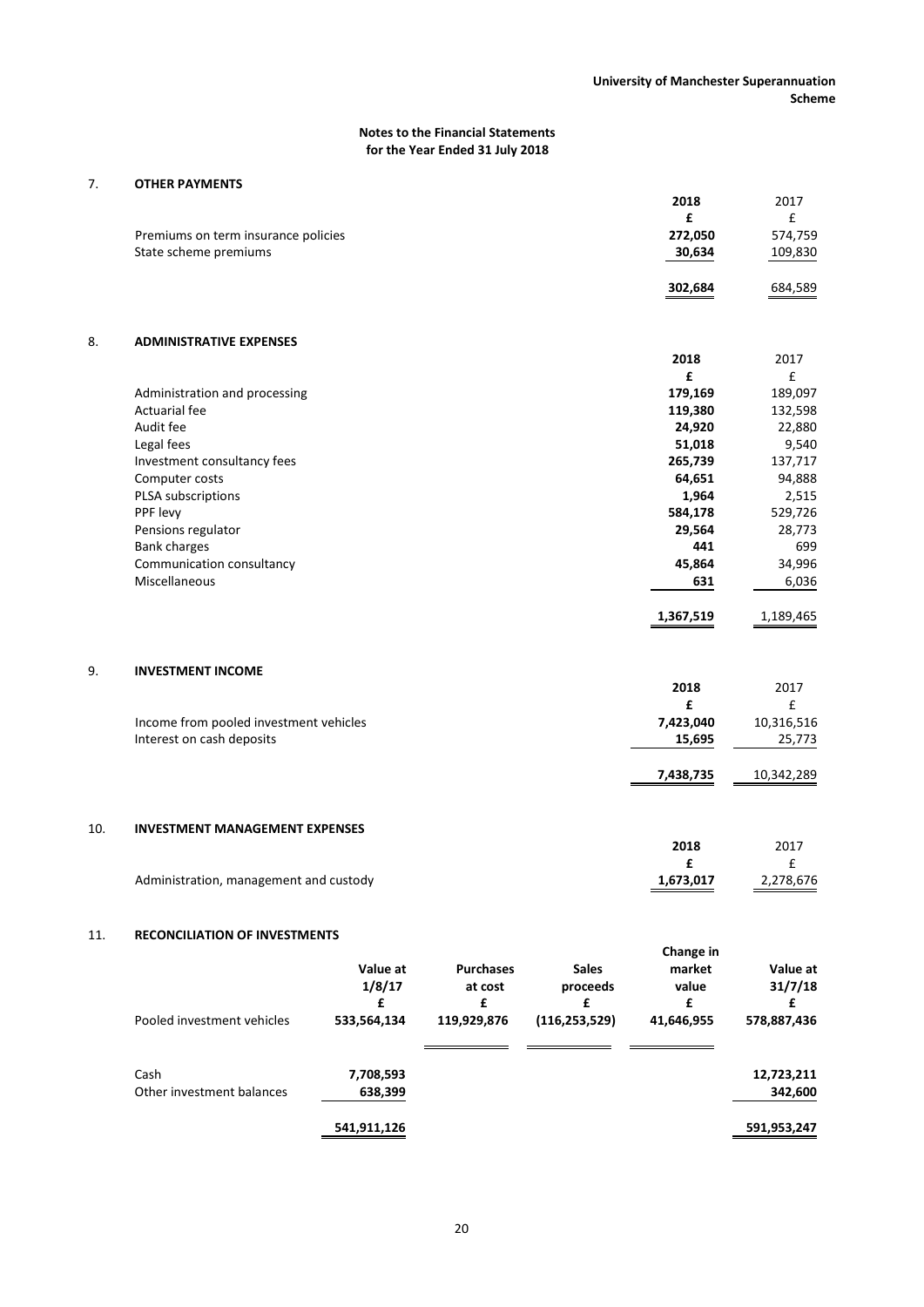#### 12. **TRANSACTION COSTS**

Costs are borne by the Scheme in relation to the transactions in pooled investment vehicles. However, such costs are taken into account in calculating the bid/offer price spread of these investments and are not therefore separately identifiable. The transaction costs for the prior year have not been disclosed as they are not readily available.

#### 13. **POOLED INVESTMENT VEHICLES**

|                                    | 2018        | 2017        |
|------------------------------------|-------------|-------------|
|                                    | £           | £           |
| Equity                             | 214,828,894 | 190,782,288 |
| <b>Bonds</b>                       | 20,548,292  | 20,002,050  |
| Property                           | 107,100,298 | 108,410,343 |
| Hedge funds                        |             | 10,955      |
| Other                              | 66,390,098  | 60,825,763  |
| Liability Driven Instruments (LDI) | 147,326,789 | 143,325,070 |
| Cash Instruments                   | 22,693,065  | 10,207,665  |
|                                    | 578,887,436 | 533,564,134 |

#### 14. **FAIR VALUE DETERMINATION**

Early adoption:

The fair value of financial instruments has been estimated using the following fair value hierarchy:

| Level 1 | The unadjusted quote price in an active market for identical assets or liabilities that the entity can                                                                     |
|---------|----------------------------------------------------------------------------------------------------------------------------------------------------------------------------|
|         | access at the measurement date.                                                                                                                                            |
| Level 2 | Inputs other than quoted prices included with Level 1 that are observable (i.e. developed using<br>market data) for the asset or liability, either directly or indirectly. |
| Level 3 | Inputs are unobservable (i.e. for which market data is unavailable) for the asset or liability.                                                                            |

The scheme's investment assets have been fair valued using the above hierarchy levels as follows:

#### **31 July 2018**

|                            | Level 1                  | Level 2     | Level 3 | Total       |
|----------------------------|--------------------------|-------------|---------|-------------|
|                            |                          |             |         | £           |
| Pooled investment vehicles | $\overline{\phantom{a}}$ | 578,887,436 | -       | 578,887,436 |
| Cash                       | 12,723,211               | -           | -       | 12,723,211  |
| Other investment balances  | 342,600                  | -           | -       | 342,600     |
|                            | 13,065,811               | 578,887,436 | -       | 591,953,247 |

# 31 July 2017

|                            | Level 1<br>£ | Level 2     | Level 3 | Total       |
|----------------------------|--------------|-------------|---------|-------------|
| Pooled investment vehicles | ٠            | 533,564,134 | -       | 533,564,134 |
| Cash                       | 7,708,593    |             |         | 7,708,593   |
| Other investment balances  | 638,399      | -           |         | 638,399     |
|                            | 8,346,992    | 533,564,134 | -       | 541,911,126 |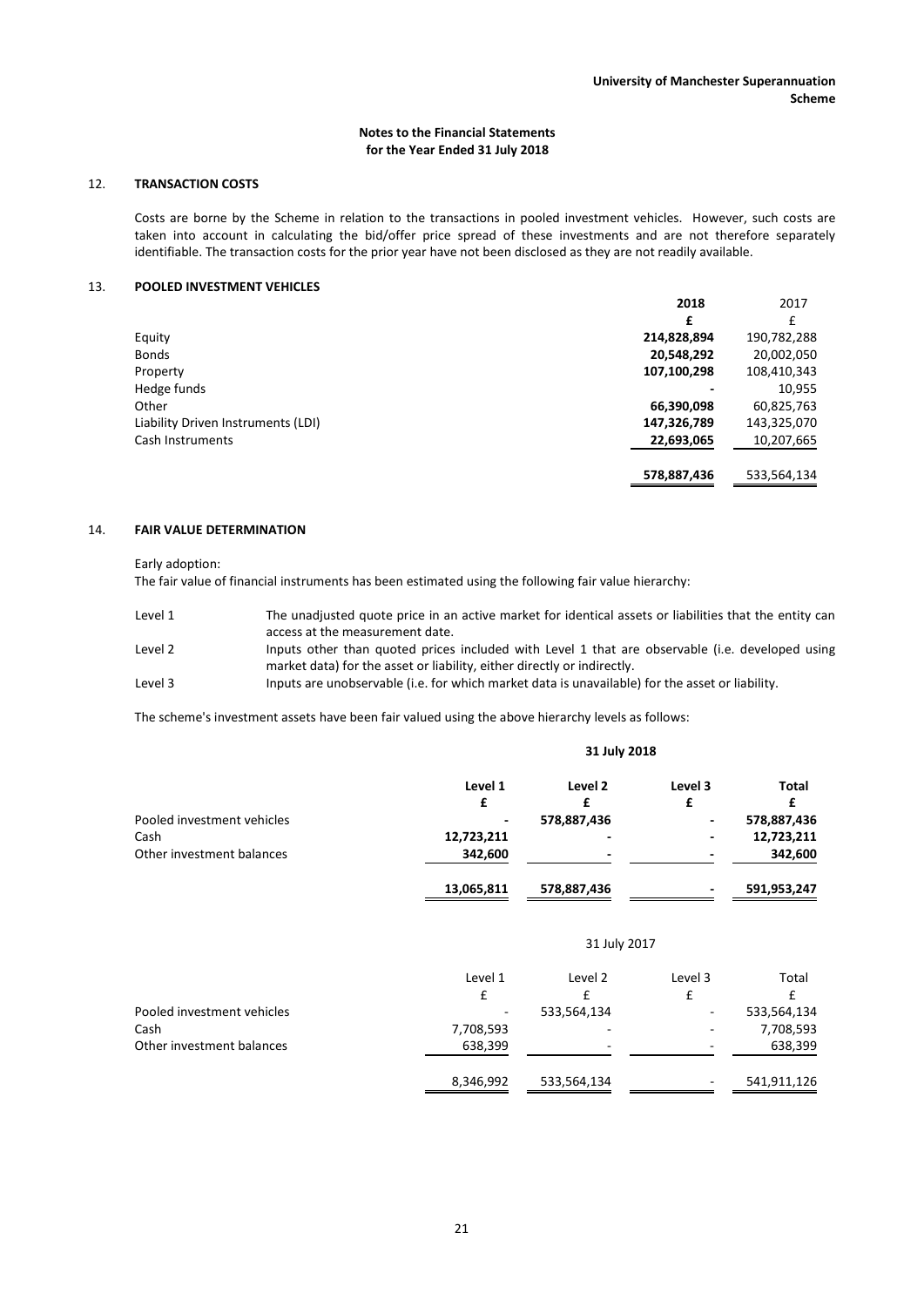#### 15. **INVESTMENT RISK DISCLOSURES**

Financial Reporting Standard ("FRS") 102 requires the disclosure of information in relation to certain investment risks to which the Scheme is exposed to at the end of the reporting period. These risks are set out by FRS 102 as follows:

Credit risk: this is the risk that one party to a financial instrument will cause a financial loss for the other party by failing to discharge an obligation.

Market risk: this is the risk that the fair value or future cash flows of a financial instrument will fluctuate because of changes in market prices. Market risk comprises three types of risk: currency risk, interest rate risk and other price risk, each of which is further detailed as follows:

- Currency risk: this is the risk that the fair value or future cash flows of a financial asset will fluctuate because of changes in foreign exchange rates.

- Interest rate risk: this is the risk that the fair value or future cash flows of a financial asset will fluctuate because of changes in market interest rates.

- Inflation rate risk: this is the risk that the fair value or future cash flows of a financial asset will fluctuate because of changes in actual or expected levels of inflation.

- Other price risk: this is the risk that the fair value or future cash flows of a financial asset will fluctuate because of changes in market prices (other than those arising from interest rate risk or currency risk), whether those changes are caused by factors specific to the individual financial instrument or its issuer, or factors affecting all similar financial instruments traded in the market.

The Trustee has produced a Statement of Investment Principles ("SIP") in accordance with Section 35 of the Pensions Act 1995. A copy of the Statement can be downloaded from www.umss.co.uk and is available on request. A key objective of the Trustee is to invest the Scheme's assets such that members' benefits under the Scheme are met as they fall due. To achieve this in a risk controlled way, the Scheme's investments are diversified, both by type of investment (equities, bonds, property etc), geography and by exposure to different investment management firms.

The Scheme has exposure to the above risks because of the investments it makes to implement its investment strategy. The Trustee manages its investment risks taking into account the Scheme's strategic investment objectives. The investment objectives and risk limits are implemented through the investment management agreements in place with the Scheme's investment managers and monitored by the Trustee by regular reviews of the investment portfolios.

Further information on the Trustee's approach to risk management, credit and market risk is set out below. This does not include the legacy insurance policies nor AVC investments as these are not considered significant in relation to the overall investments of the Scheme.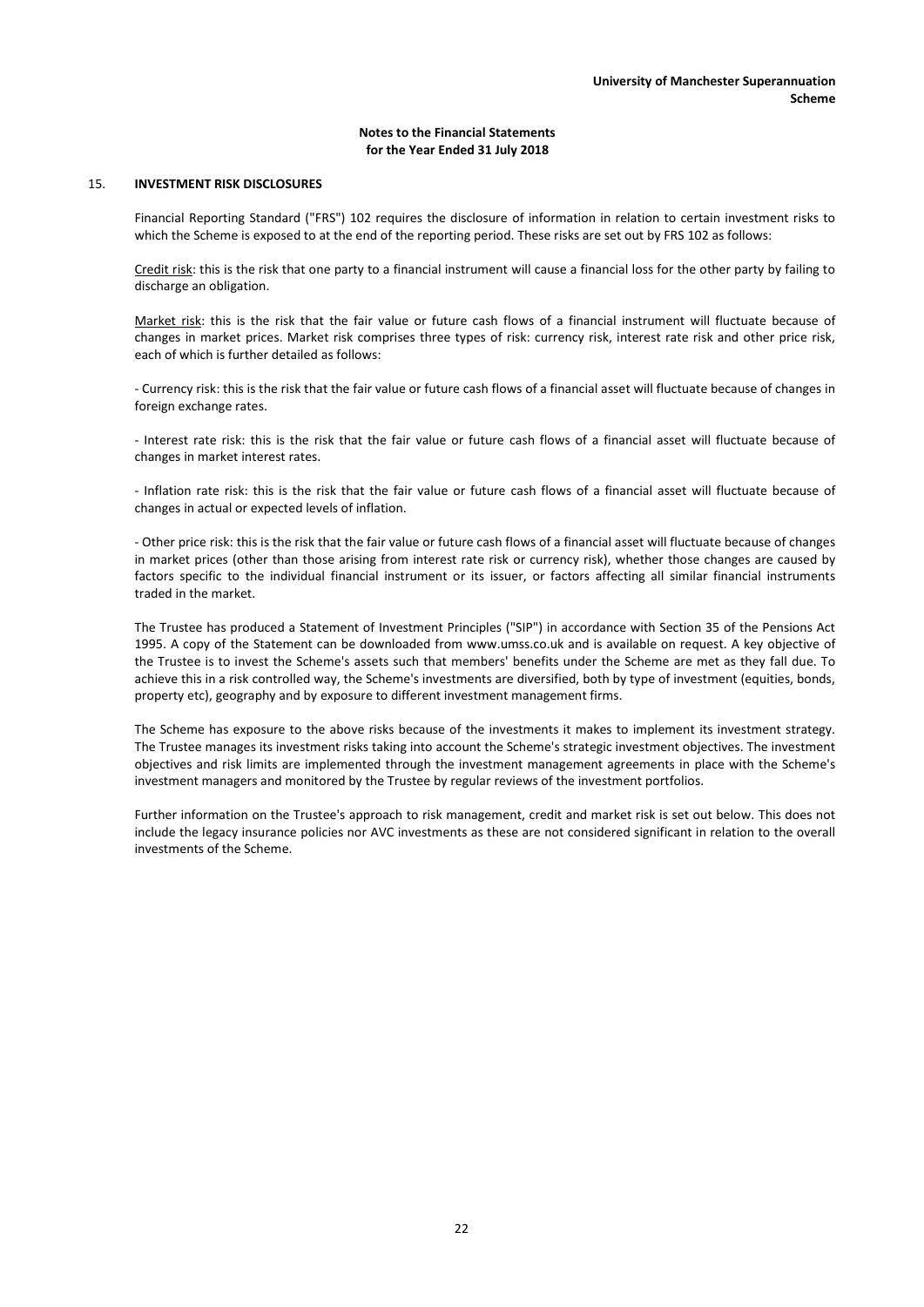#### 15. **INVESTMENT RISK DISCLOSURES - continued**

#### **Investment strategy**

The Scheme's invested assets as at 31 July 2018 and 31 July 2017 are detailed in the table below.

|                                    | 31 July 2018 | 31 July 2017 |
|------------------------------------|--------------|--------------|
|                                    | fEM          | (£M)         |
| <b>Equities</b>                    | 239.6        | 216.5        |
| <b>Global Equities</b>             | 214.8        | 190.8        |
| Private Equity                     | 7.8          | 9.7          |
| Infrastructure                     | 16.9         | 16.1         |
| <b>Growth Fixed Income Assets</b>  | 169.3        | 163.5        |
| Secured Income Property            | 71.8         | 66.9         |
| Hedge Funds                        |              |              |
| High Yield Bonds                   | 20.5         | 20.0         |
| <b>Emerging Market Debt</b>        | 17.9         | 12.4         |
| Secured Loans and Private Debt     | 23.7         | 22.7         |
| Real Estate Debt                   | 35.3         | 41.5         |
| <b>Matching Assets</b>             | 170.0        | 153.5        |
| Liability Driven Investments (LDI) | 147.3        | 143.3        |
| Cash/Money Market                  | 22.7         | 10.2         |
| Total                              | 578.9        | 533.6        |

Source: Investment Managers. Figures may not sum due to rounding. Some illiquid holdings are not valued monthly; as a result assets values as at 30 June / 31 March (allowing for subsequent cashflows) have been due to infrequency of valuations of illiquid assets. All foreign currencies converted to sterling as at 31 July FX rates.

#### **Investment Strategy**

The Scheme's investment strategy (the target proportions of the Scheme to be invested across the principal market sectors of equities, bonds etc) is agreed by the Trustee after taking appropriate advice, and is set with the aim of meeting the Scheme's investment objectives.

The Trustee's objective is to invest the Scheme's assets in the best interests of the members and beneficiaries, and in the case of a potential conflict of interest in the sole interest of the members and beneficiaries.

Within this framework, the Trustee is aiming to generate an investment return, over the long term, above that of the actuarial assumptions under which the funding plan has been agreed.

Subject to complying with the agreed strategy, the day-to-day management of the Scheme's asset portfolio is delegated by the Trustee to professional investment managers.

Given the investment objectives the Trustee has agreed to implement an investment strategy that allocates around **35%** to **Equities**, **35%** to **Growth Fixed Income Assets** and **30%** to **Matching Assets** as detailed in the table below.

|                            | <b>Target Allocation</b> | Normal Ranges |
|----------------------------|--------------------------|---------------|
|                            | %                        | %             |
| Equities                   | 35                       | 25-45         |
| Growth Fixed Income Assets | 35                       | 25-45         |
| <b>Matching Assets</b>     | 30                       | $20 - 40$     |
| <b>Total</b>               | 100                      |               |

**Equities (**or growth assets) are assets that generate expected returns above risk free rates through holding shares in listed and unlisted companies. These include public and private equities, and infrastructure.

**Growth Fixed Income Assets** (or cashflow generative assets) are those that typically generate inflation-linked cashflows, similar to the Scheme's liabilities, but also offer a yield above gilts. These include high yield bonds, emerging market debt, private debt, secured loans, real estate debt, and secured income property.

**Matching Assets** (or defensive assets) are those that share some characteristics with the liabilities. These include liability driven investments (LDI) and cash.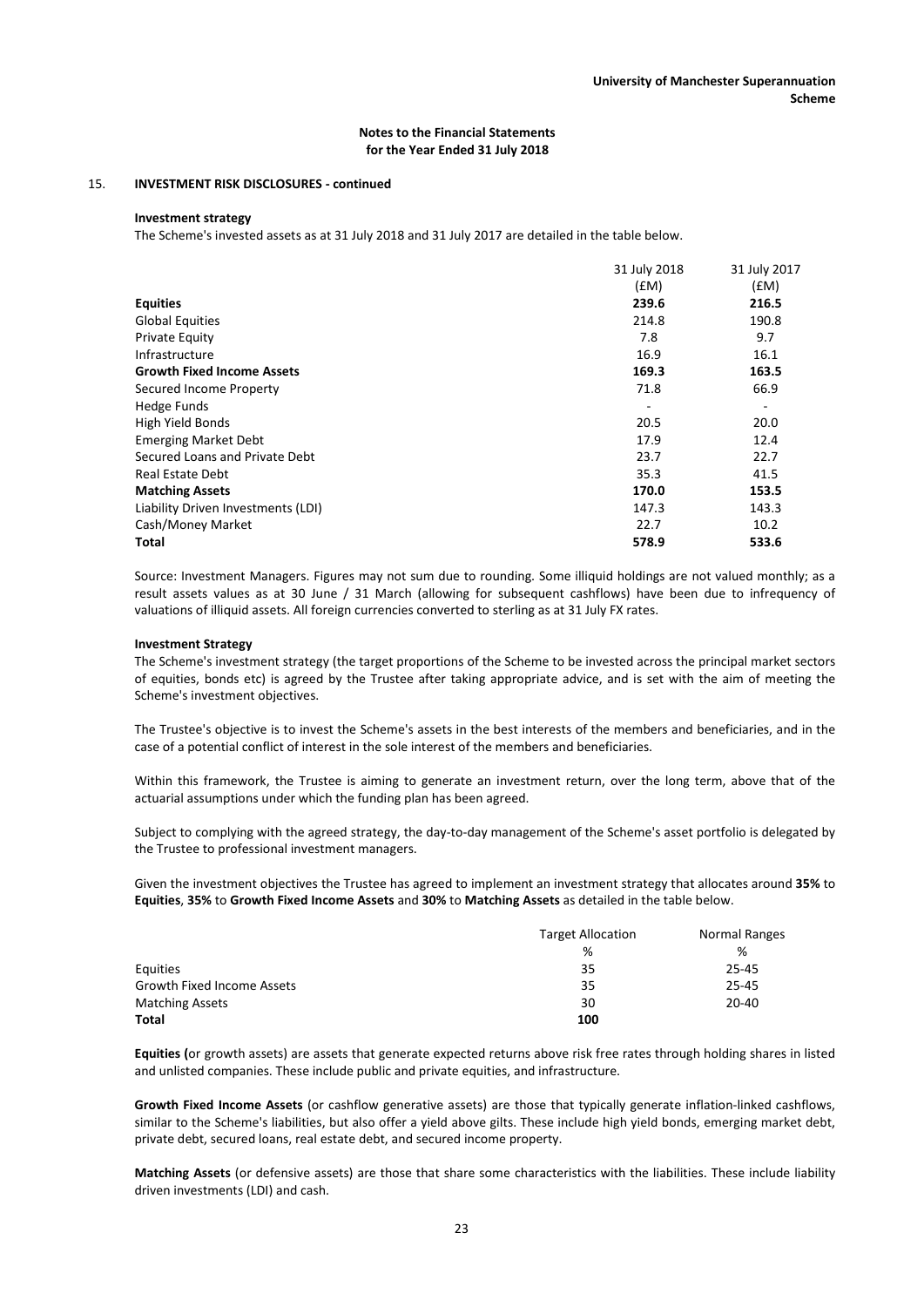#### 15. **INVESTMENT RISK DISCLOSURES - continued**

#### **Credit risk**

The Scheme is subject to credit risk as the Scheme invests in pooled investment vehicles, such as open ended investment companies, close ended investment companies and unit linked insurance contracts, and is therefore directly exposed to credit risk in relation to these pooled investment vehicles. The Scheme is also subject to credit risk from its cash balances that it holds with NatWest. The Scheme is also indirectly exposed to credit risks arising on some of the financial instruments held by pooled investment vehicles.

#### Direct Credit Risk

Direct credit risk arising from pooled investment vehicles is mitigated by the underlying assets of the pooled arrangements being ring-fenced from the pooled manager, the regulatory environments in which the pooled managers operate and diversification of investments amongst a number of pooled arrangements.

The Scheme's holdings in pooled investment vehicles are not rated by credit rating agencies. The Trustee manages and monitors the credit risk arising from its pooled investment arrangements by considering the nature of the arrangement, the legal structure and regulatory environment.

The Trustee carries out due diligence checks on the appointment of any new pooled investment managers and monitors any changes to the regulatory and operating environment of the pooled managers.

#### Indirect Credit Risk

Indirect credit risk arises in relation to underlying investments held in pooled investment vehicles which invest in a variety of debt related instruments, including Liability Driven Investments, high yield bonds, private debt, secured loans, real estate debt and emerging market debt.

The Trustee invests in pooled funds which hold credit related instruments with a view to adding value and indirect credit risk is mitigated through diversification of underlying security, investment manager and credit issuer to minimise the impact of default by any one issuer. Within the Liability Driven Investments portfolio, credit risk is reduced by investing in government bonds, where the credit risk is minimal, and through the use of collateral arrangements for non?physical exposures.

As at 31 July 2018, these mandates represented 42.3% (2017: 45.0%) of the total investment portfolio.

#### **Currency risk**

The Scheme is subject to currency risk because some of the Scheme's investments are denominated in overseas currencies via pooled investment vehicles. The Trustee operates a policy of hedging a portion of non-sterling currency exposure as appropriate, where it is possible to do so and where this risk is judged to be material. Currency hedging is carried out via pooled investment vehicles and the management of currency risk is delegated to the appointed managers and is managed within each manager's overall risk framework.

The Scheme is exposed to currency risk via its investment in pooled investment vehicles which invest in global equity, private equity, infrastructure, high yield bonds, emerging market debt, private debt, secured loans as well as real estate debt funds with underlying investments denominated in foreign currencies.

The Scheme hedges half of the currency risk present in the allocation to global equity, the currency risk from the holdings of the high yield bond fund are predominately hedged back to sterling and currency risk remains unhedged on other asset class exposures.

As at 31 July 2018, 53.6% (2017: 53.5%) of the total investment portfolio had exposure to currency risk. However, half of the global equity exposure is hedged back to sterling, and so the net currency exposure is 35.6% (2017: 35.2%).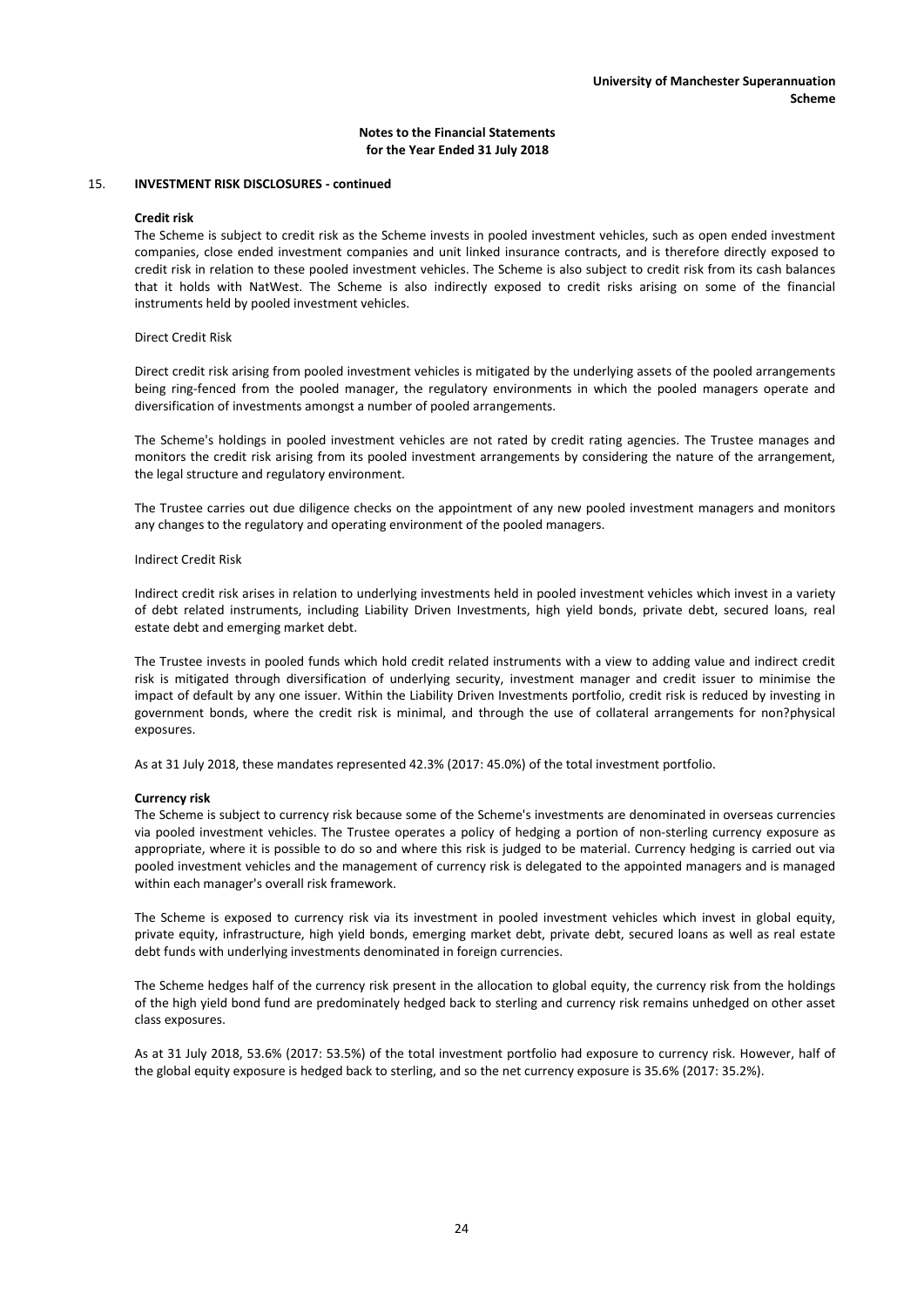#### 15. **INVESTMENT RISK DISCLOSURES - continued**

#### **Interest rate risk**

The Scheme is subject to interest rate risk because some of the Scheme's investments are sensitive to changes in interest rates.

The Trustee has set a benchmark of 35% of the total investment portfolio for growth fixed income assets which comprises higher yielding assets (such as high yield bonds, emerging market debt, private debt, secured loans, real estate debt, and secured income property) and a benchmark of 30% for matching assets which comprises LDI and cash. All of these assets are sensitive to changes in interest rates to some degree. As at 31 July 2018 the Scheme's liability driven investments mandate hedges c.50% of the Scheme's liability against movements in interest rates and inflation when measured on the Scheme's Technical Provisions basis.

For each of the above named investments, if interest rates fall, the value of investments will rise to help offset the increase in the present value of the actuarial liabilities arising from a fall in the discount rate. Similarly, if interest rates rise, the above named investments will fall in value, as will the actuarial liabilities because of an increase in the discount rate.

The Trustee monitors the level of assets available within the LDI portfolio for use as collateral and operates a framework to ensure that if gilt yields rise then additional cash can be provided in a timely manner, should it be required.

As at 31 July 2018, growth fixed income assets represented 29.2% (2017: 30.6%) and matching assets represented 29.4% (2017: 28.8%) of the total investment portfolio respectively.

#### **Other price risk**

Other price risk arises principally in relation to the Scheme's global equity, private equity, infrastructure and secured income property, held through underlying investments in pooled investment vehicles.

The Scheme manages this exposure to overall price movements by constructing a diverse portfolio of investments across various markets. As at 31 July 2018, these assets represented 53.8% (2017: 53.1%) of the total investment portfolio.

#### **Inflation rate risk**

The Scheme is subject to inflation rate risk because some of the Scheme's investments are sensitive to changes in actual or expected future inflation rates.

The LDI portfolio and the secured income property portfolio are exposed to inflation risk. If actual or expected future inflation increase, the value of these assets will rise to help match the increase in actuarial liabilities arising from the increase. Similarly, if actual or expected future inflation expectations fall, the LDI portfolio and the secured income property portfolio will fall in value, as will the actuarial liabilities. As at 31 July 2018 the Scheme's liability driven investments mandate hedges c.50% of the Scheme's liability against movements in interest rates and inflation when measured on the Scheme's Technical Provisions basis.

As at 31 July 2018, secured income property represented 12.4% (2017: 12.5%) and LDI assets represented 25.5% (2017: 26.9%) of the total investment portfolio respectively.

#### 16. **CURRENT ASSETS**

|                                     | 2018       | 2017       |
|-------------------------------------|------------|------------|
|                                     | £          | £          |
| Contributions due - employer        | 180,227    | 177,001    |
| Contributions due - employee        | 63,698     | 61,442     |
| Cash balances                       | 16,755,705 | 11,472,045 |
| Contributions due - PensionChoice   | 1,470,028  | 1,384,876  |
| Contributions due - AVC's           | 4,559      | 1,725      |
| Prepayments                         | 19.928     | 24,795     |
| <b>Accrued Deficit Contribution</b> | 20,000     |            |
|                                     | 18,514,145 | 13,121,884 |

All contributions receivable at the year-end were paid at least in accordance with the Schedule of Contributions.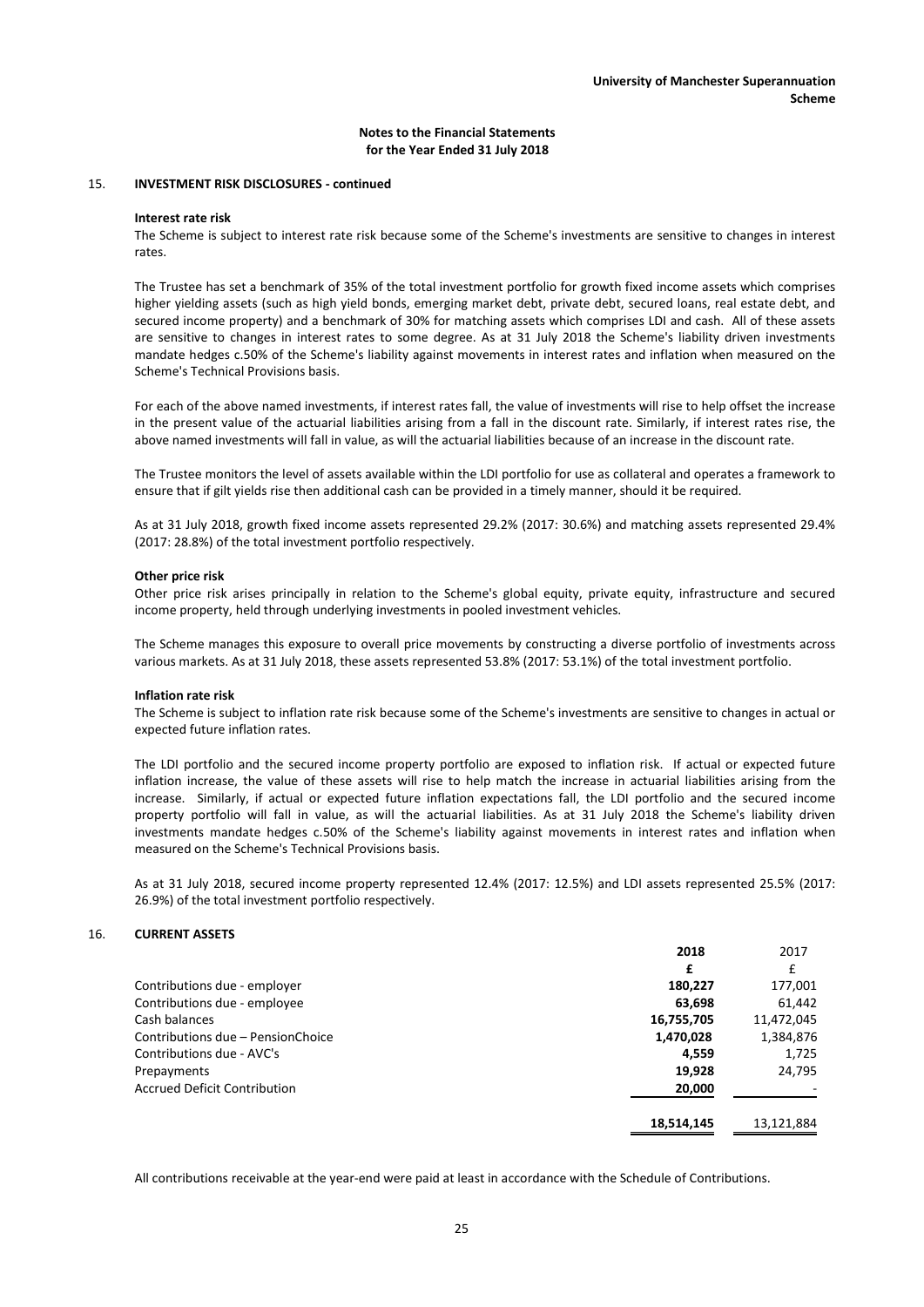#### 17. **CURRENT LIABILITIES**

|                  | 2018      | 2017      |
|------------------|-----------|-----------|
|                  | £         | £         |
| Unpaid benefits  | 1,211,106 | 1,076,348 |
| Accrued expenses | 267,223   | 413,990   |
| Sundry creditors | -         | 39,721    |
|                  | 1,478,329 | 1,530,059 |

#### 18. **RELATED PARTY DISCLOSURES**

The University of Manchester (the sponsoring employer) pays the pensions on behalf of the Scheme. These are recharged to the Scheme.

The University also charges an administration fee which represents that portion of staff costs relating to the administration of the Scheme. The charge for the year ended 31 July 2018 was £179,169 (2017: £189,097).

#### 19. **EVENTS AFTER THE REPORTING PERIOD**

Following the financial year end, the High Court ruled that pension schemes that were formerly contracted-out of the state second pension scheme/SERPS must take action to address inequalities in Guaranteed Minimum Pensions (GMPs) earned by members. The trustees, with their advisors, are considering the different options available to them to comply with this ruling.

Following the financial year end, the following changes were made to the Scheme with effect from 1 January 2019:

- Close the Final Salary section to all members
- All Final Salary and CARE members are moved to a new CARE section with a pension accrual rate of 1/100 and lump sum of 3 x pension.
- The contribution rate for all members is 6.5%
- Any existing Final Salary AVC contracts in force at 31 December 2018 are not affected by the closure of the Final Salary section.
- Any transfers in to the Final Salary section that gave additional service are not affected by the closure of the Final Salary section.
- UMSS is closed to new members after 31 December 2018.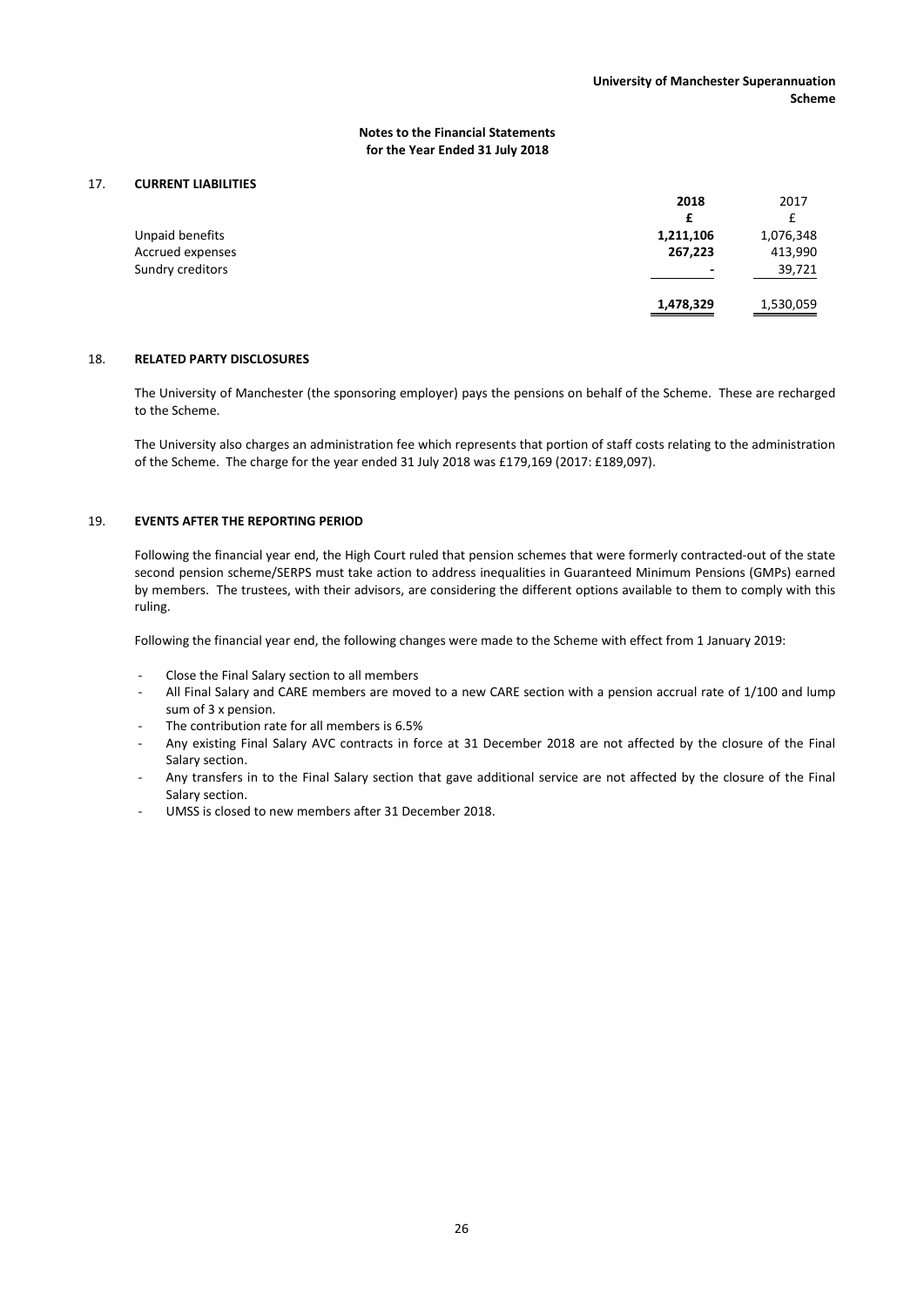# **ACTUARY'S CERTIFICATION OF SCHEDULE OF CONTRIBUTIONS**

# **UNIVERSITY OF MANCHESTER SUPERANNUATION SCHEME**

# **Adequacy of rates of contributions**

1. I certify that, in my opinion, the rates of contributions shown in this schedule of contributions are such that -

the statutory funding objective could have been expected on 31 July 2016 to be met by the end of the period specified in the recovery plan dated (i.e. signed on behalf of the Trustee on) 3 \. �c,f.,f,P...., 2-0\".'.f-

# **Adherence to statement of funding principles**

2. I hereby certify that, in my opinion, this schedule of contributions is consistent with the statement of funding principles dated (i.e. signed on behalf of the Trustee on)  $31$   $\angle$ CTOBER  $2e$  $7.$ 

The certification of the adequacy of the rates of contributions for the purpose of securing that the statutory funding objective can be expected to be met is not a certification of their adequacy for the purpose of securing the liabilities by the purchase of annuities, if the scheme were to be wound<br>  $\mathcal{L}$ 

 $310000000$ 

Name:

.

Charles Cowling

Qualification:

Fellow of the Institute and Faculty of Actuaries

Address:

Signature:

St James's Tower 7 Charlotte Street, Manchester, M1 4DZ

Name of employer:

**JLT Benefit Solutions Limited**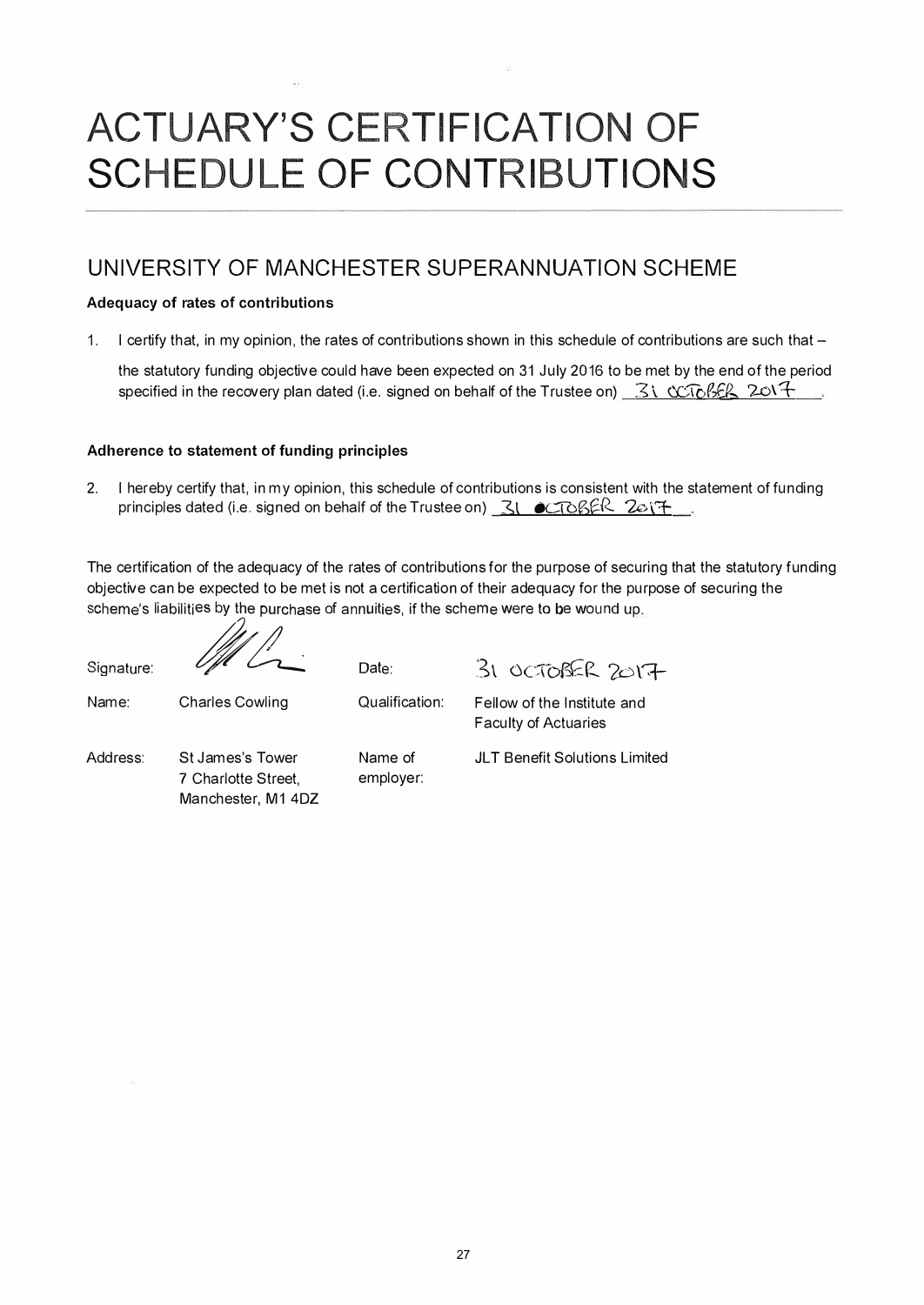#### **Report on Actuarial Liabilities (forming part of the Report of the Trustees) for the Year Ended 31 July 2018**

As required by Financial Reporting Standard 102, "The Financial Reporting Standard applicable in the United Kingdom and the Republic of Ireland" (FRS 102), the financial statements do not include liabilities in respect of promised retirement benefits.

Under Section 222 of the Pensions Act 2004, every scheme is subject to the statutory funding objective, which is to have sufficient and appropriate assets to cover its technical provisions. The technical provisions represent the present value of the benefits members are entitled to based on pensionable service to the valuation date. This is assessed using the assumptions agreed between the trustees and the employer and set out in the statement of funding principles, which is available to scheme members on request.

The most recent full actuarial valuation of the scheme was carried out on 31 July 2016. This showed that on that date:

The value of the technical provisions was: £708,100,000.

The value of the assets at that date was: £500,700,000.

This corresponds to a deficit of £207,400,000 and a funding level of 71%.

There has since been an updated valuation carried out as at 31 July 2018 which showed that the accumulated assets of the scheme now represent 77% of the technical provisions at this date.

The value of the technical provisions is based on pensionable service to the valuation date and assumptions about various factors that will influence the scheme in the future, such as the levels of investment returns and pay increases, when members will retire and how long members will live.

#### **Method**

The actuarial method to be used in the calculation of the technical provisions is the Projected Unit Method.

#### **Significant actuarial assumptions**

Note, the "gilt yield" referenced in the discount rate assumptions below refers to the annualised yield on the FTSE Actuaries' Government Securities 20 Year Fixed Interest Yield Index rounded to the nearer 0.1% per annum.

**Past service discount interest rate:** set by reference to the gilt yield plus 1.4% per annum decreasing linearly to the gilt yield plus 1.0% per annum over 20 years.

**Future service discount interest rate:** set by reference to the gilt yield at the valuation date plus 1.6% per annum.

**Future Retail Price inflation (RPI):** calculated using the Bank of England's implied inflation spot curve at a term of 20 years, rounded to the nearer 0.1% per annum, less a deduction of 0.1% per annum to reflect the "inflation risk premium" for fixed interest gilts and the high demand/low supply of index linked gilts relative to fixed interest gilts.

**Future Consumer Price inflation (CPI):** calculated from the assumption for RPI less an adjustment equal to 1.0% per annum.

**Deferred pension revaluation:** elements of pension in deferment which have future revaluation in line with RPI subject to a maximum of 5% per annum will be calculated as revaluing at the assumed rate of RPI inflation, subject to a minimum assumption of 0% per annum and a maximum assumption of 5% per annum.

Elements of pension in deferment which have future revaluation in line with CPI subject to a maximum of 5% per annum will be calculated as revaluing at the assumed rate of CPI inflation, subject to a minimum assumption of 0% per annum and a maximum assumption of 5% per annum.

**Pension increases:** elements of members' pensions which increase in payment in line with RPI subject to a maximum of 5% per annum will be taken to increase at the assumed rate of RPI growth, subject to a minimum assumption of 0% per annum and a maximum assumption of 5% per annum.